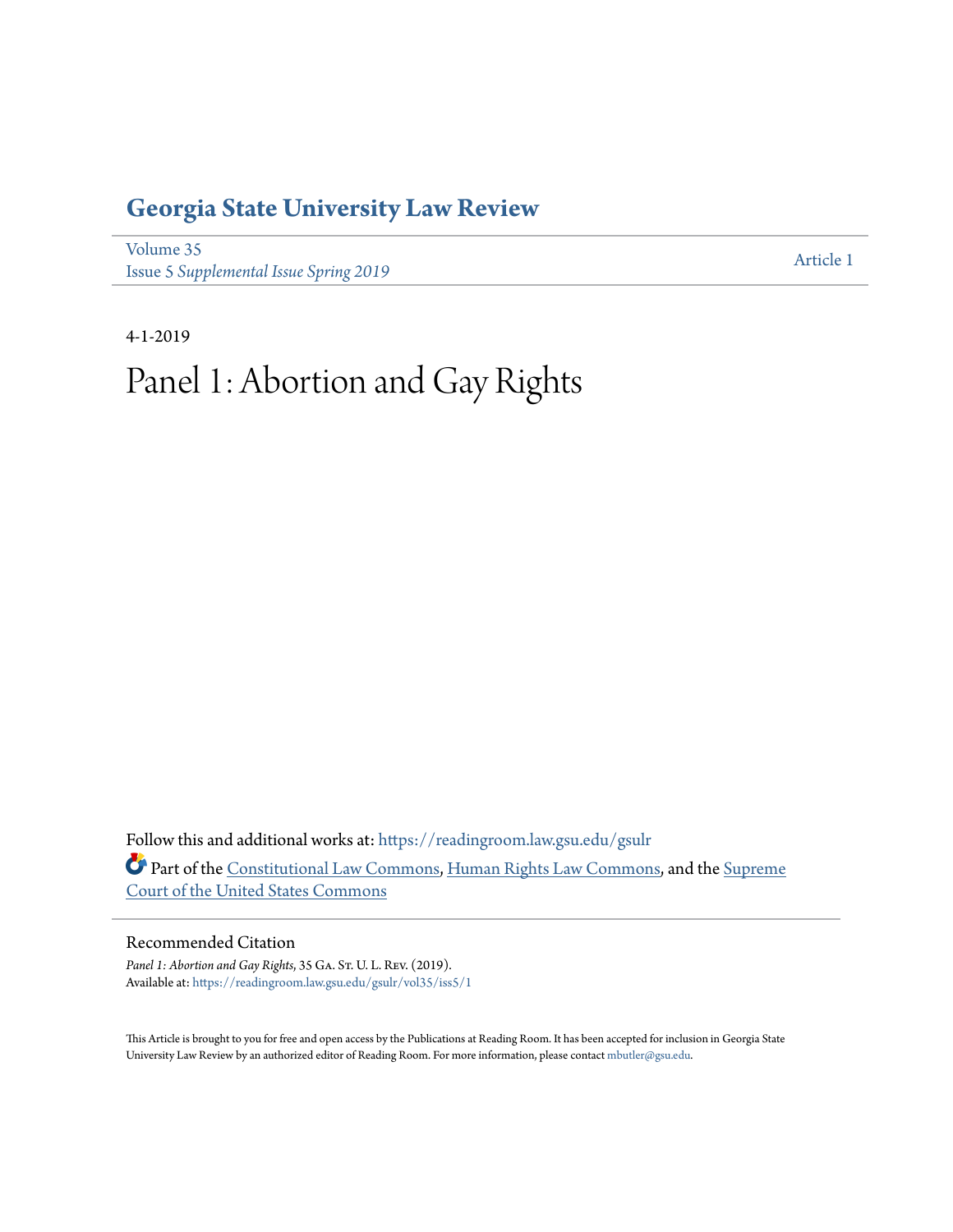## MODERATOR: ERIC SEGALL

## PANELISTS: JONATHAN ADLER, PAM KARLAN, AND MARK TUSHNET

**Professor Eric Segall:** Good morning. Thanks for coming, everybody. One quick apology. We had three of the most prestigious Supreme Court reporters in the country, who were supposed to be here today: Nina Totenberg, Adam Liptak and Emily Bazelon. On Wednesday at around noon, all three called me up and said, "We are so sorry, but our bosses are making us stay in D.C. because of the Kavanaugh hearing." I was hoping they would be a buffer to all the law professors in the room. But I will play that buffer's role. I apologize for them not being here.

Today is about discussions not speeches, and we're going to have a conversation. I expect to have thoughtful answers, but I will not allow speeches, so I apologize in advance if I cut somebody off. But this really is all about having the best kind of informal conversation we can have. I am not going to do introductions of our guests other than their name and where they teach. These are all accomplished people, and their bios would take all day to read. They are in the program. I do urge you to read those because the list of accomplishments of the people today in this room is staggering.

There's going to be a question and answer session during the last fifteen minutes or so after every panel. I hope people in the audience ask questions. I know our guests will really enjoy that. If you do ask a question, there's a microphone right here in the middle. Please introduce yourself and your affiliation. Because, I guess, we are being taped for television today, so we should know who's speaking.

Our first panel today is about abortion and gay rights. Before I introduce the panelists, I just want to say that Justice Kennedy was, of course, the dominant and median Justice of our court from 2005

1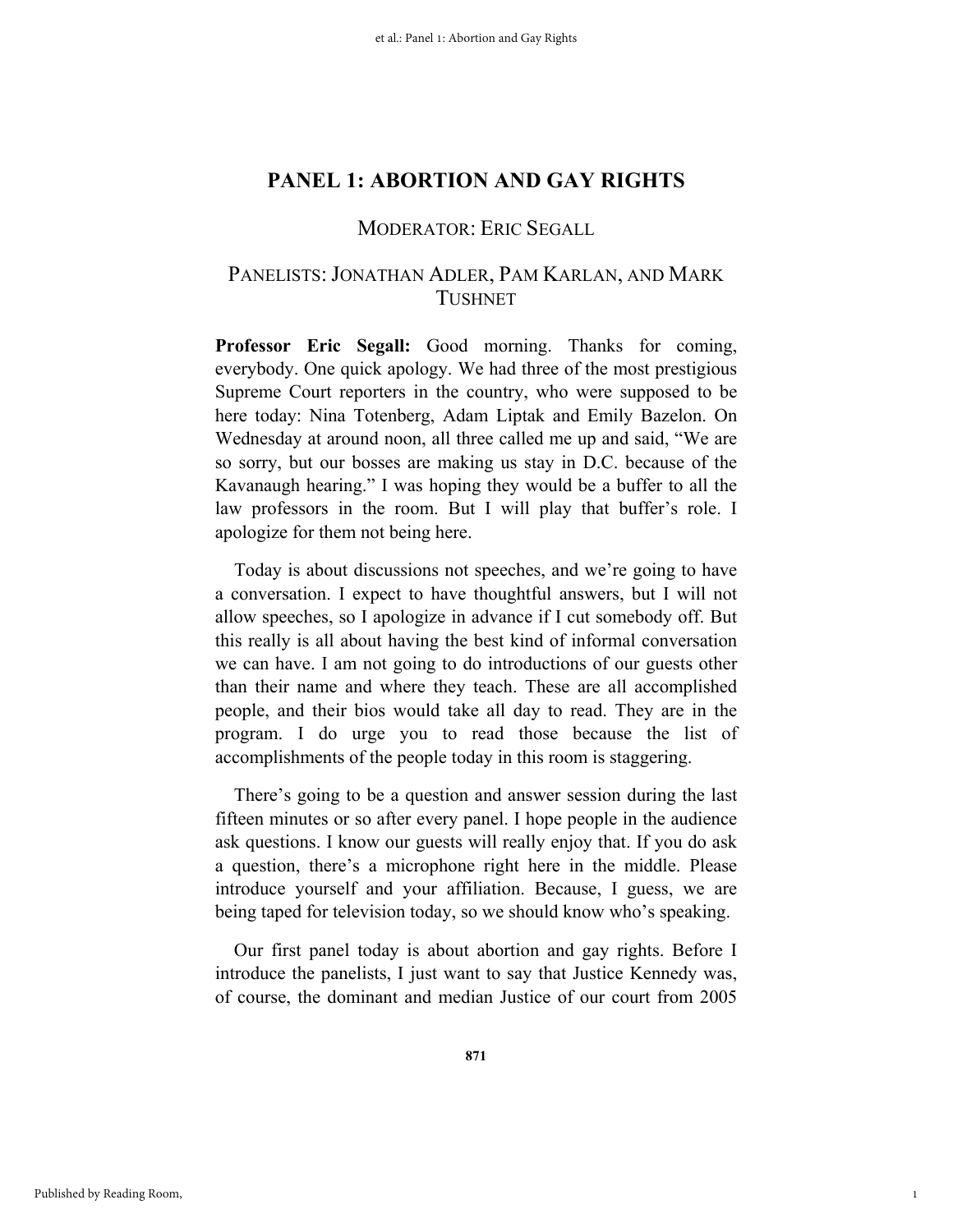when Justices Alito and Roberts replaced Justices O'Connor and Rehnquist. In constitutional law, in virtually every 5–4 case decided since 2005, Justice Kennedy was in the majority opinion, and in many of those he wrote the majority opinion.

The law of this country today, on affirmative action, abortion, gay rights, federalism, separation of powers, the Eleventh Amendment, the Fourteenth Amendment, and virtually every other important constitutional law issue is the law of Justice Anthony Kennedy. So, we're going to talk a lot about that today, and we're going to talk about how that may change, or likely will change, in the near future.

Our first panel has Pam Karlan from Stanford Law School, Jonathan Adler from Case Western, and Mark Tushnet from Harvard. I just want to say that Jonathan kindly stepped in Wednesday afternoon around 1:00 when we learned that Nina Totenberg would not be able to be on this panel. So, Jonathan, we really appreciate that.

With that, we will begin our conversation. We'll start with gay rights for the first half of this and then go on to abortion. There have been four gay rights opinions in the history of the Supreme Court that ruled in favor of gays and lesbians, and Justice Kennedy wrote every single one of them. My first question is, are there any common themes in those four opinions? Feel free to speak up, whoever wants to speak up.

**Professor Pamela Karlan:** One commonality among them is that all four opinions relentlessly refuse to fall into any of the pre-existing doctrinal boxes. There were two routes the Court could take on gay rights. One is a straightforward substantive due process route, focusing on decisional autonomy and the liberty interests involved and the other is an equal protection route that either says that it's irrational to treat lesbians and gay men differently than heterosexuals or that distinctions based on sexual orientation fails some kind of heightened scrutiny. At the end of the four opinions, I don't think we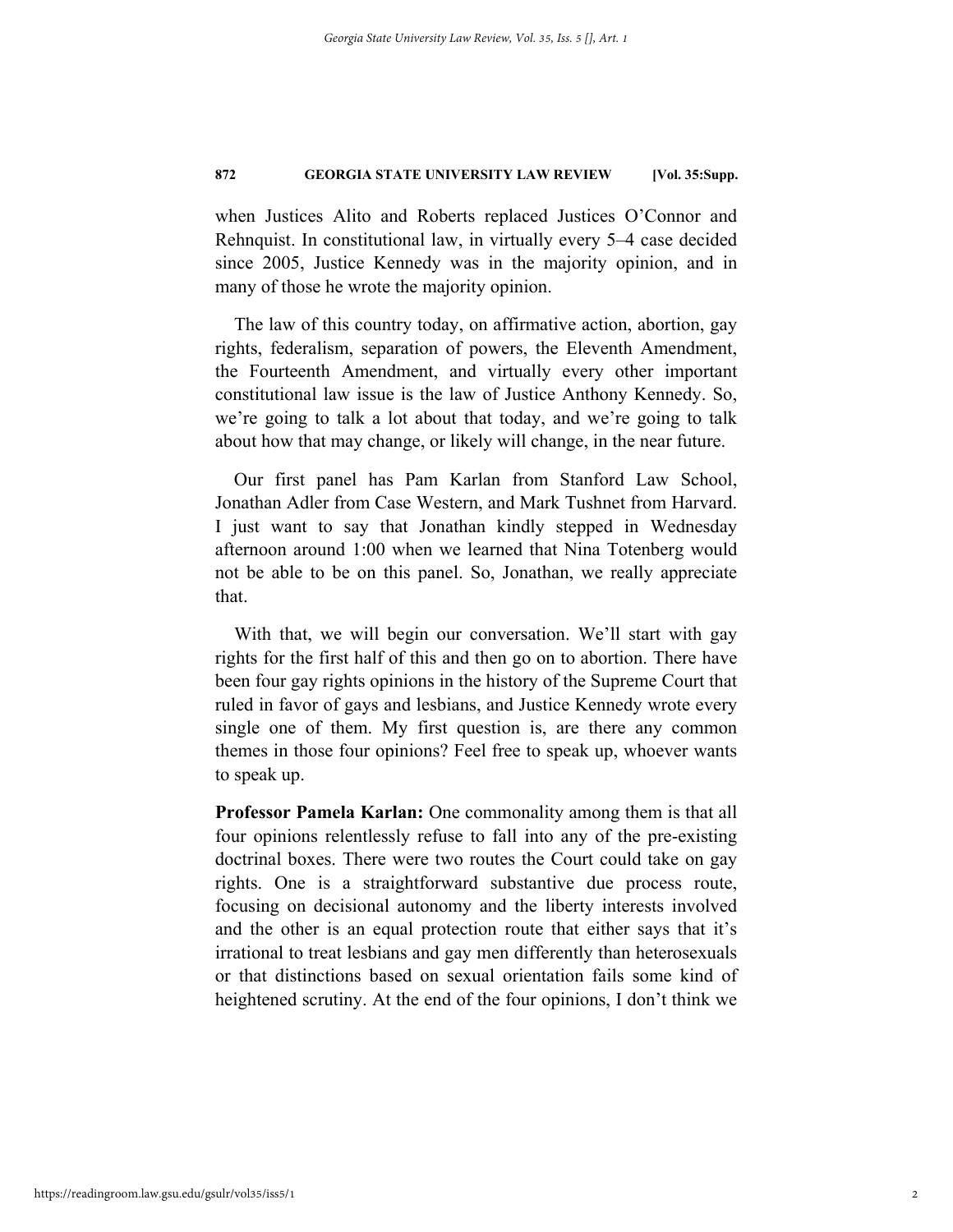know much more than we did at the beginning about where exactly, doctrinally, you'd put the cases.

**Professor Mark Tushnet:** My reaction is that it's not only that they didn't fall into the any of the pre-existing doctrinal boxes but that they don't fall into any doctrinal box at all. My line on this is that if I were to mount a challenge to limiting Medicare to people over whatever the relevant age is, I would cite *Obergefell* because denying Medicare to people under age 65 violates their right to equal dignity.

**Professor Karlan:** And when they call out in the middle of the night, no doctor comes.

**Professor Tushnet:** And if I were to challenge Medicare as unconstitutional, I'd cite *Obergefell*. That by forcing people to accept charitable care, it violates their right to equal dignity.

Now, obviously, in Kennedy's mind, these are not extensions of *Obergefell*. But, why not? I think Mike Dorf is going to say something about the lack of doctrinal shape to a great deal of Justice Kennedy's work. My own view is, the lack of doctrinal shape in his work makes transparent what's true of legal doctrine, generally. But, I find it striking that *Obergefell* could mean anything or nothing. If it's doctrine, then you can use it for anything. If it's a result, the thing at the bottom, the thing that says whether it was reversed or affirmed, if that's all it is, fine.

**Professor Segall:** Jonathan, you're probably the most formalist person on the stage right now.

**Professor Jonathan Adler:** Yeah, I mean, I agree with what's been said in terms of how we understand the opinions, and I think that reflects the way I read it, but with Justice Kennedy, you get his issue.

I also think that the opinions themselves don't create their own doctrinal line at anything more than a very broad level of generality. I agree that dignity, and Justice Kennedy's conception of what it means to be treated with equal dignity, is an impulse or a driving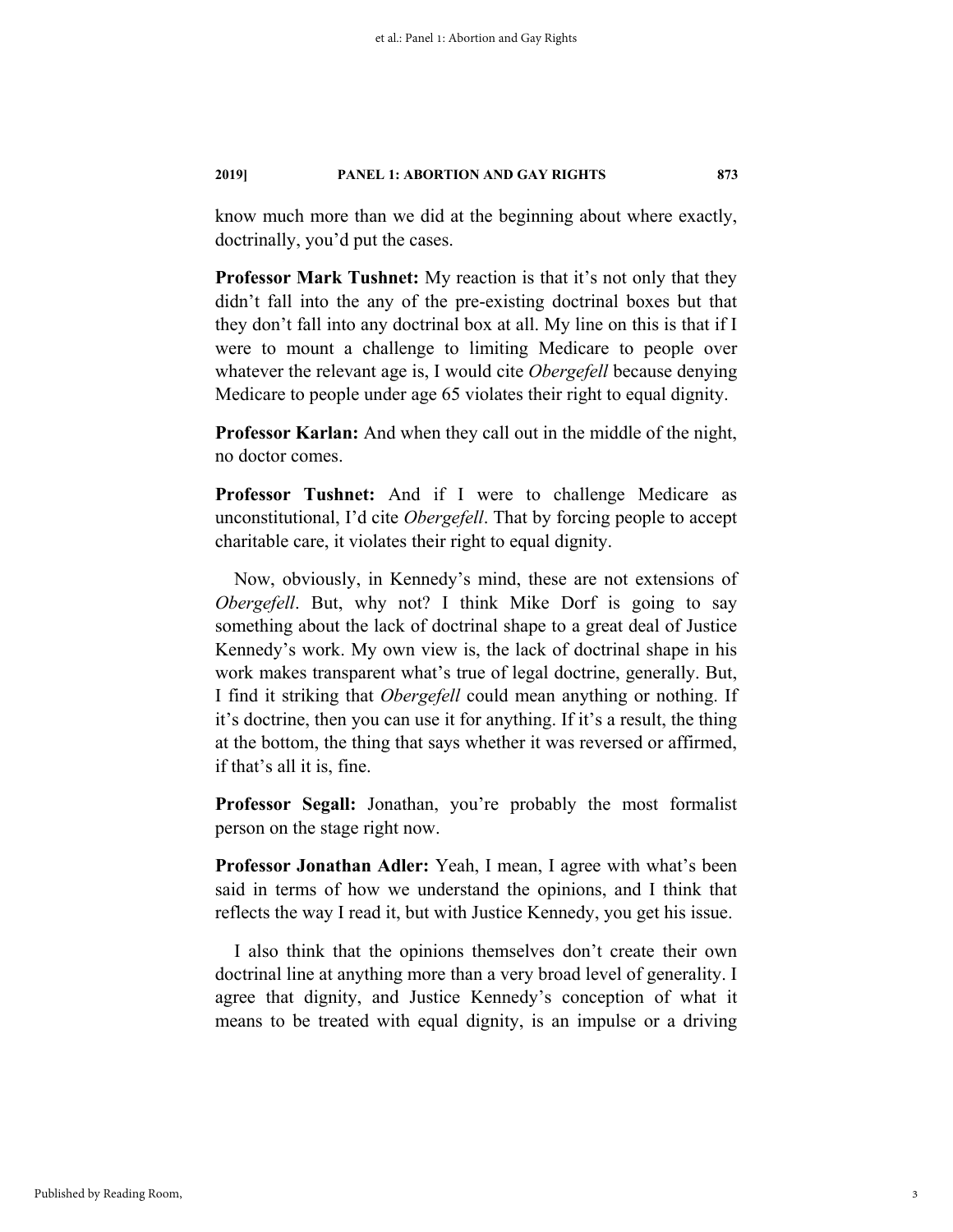force in all the opinions. But, if you try and draw out how that's defined in each of the opinions, it doesn't quite fit. There are overtones of federalism in *Windsor*. There are issues about criminalization in *Lawrence*. There's animus in *Romer*.

So, if you try and define them with any kind of precision, they don't even fit squarely together, other than they all represent efforts to ensure that gay men and lesbians have equal dignity, or greater equal dignity, within our society than they had before.

As trying to figure out what they mean and how they apply, it's challenging. Because, other than appealing to Justice Kennedy and his vote, it's not entirely clear how you mobilize and deploy these opinions if you're trying to convince a lower court judge how to decide a case, or other justices, or even teach them to students.

**Professor Karlan:** To be fair to Justice Kennedy on this, though, I think that the gay rights issue does lie at the intersection of what we think of as liberty issues and equality issues. Indeed, I think that even separating out the gay rights cases and the abortion cases from one another has this same flavor to it. You can talk about both of these as equality issues, and you can talk about them as liberty issues, but they're really at the intersection of the two, which is why think of these as what I've called the stereoscopic part of the Fourteenth Amendment.

**Professor Segall:** I want to talk about animus in a second, but I don't want to let pass that Justice Thomas, in his dissent in *Obergefell*, criticized Justice Kennedy very, very strongly for his idea of dignity. Justice Thomas said, "Dignity is not in the Constitution. The government can't even give dignity. It's something you have." I just want to make one comment about that: This from the man who joined in the invention of colorblindness as a principle for affirmative action cases, which is no more in the Constitution than dignity.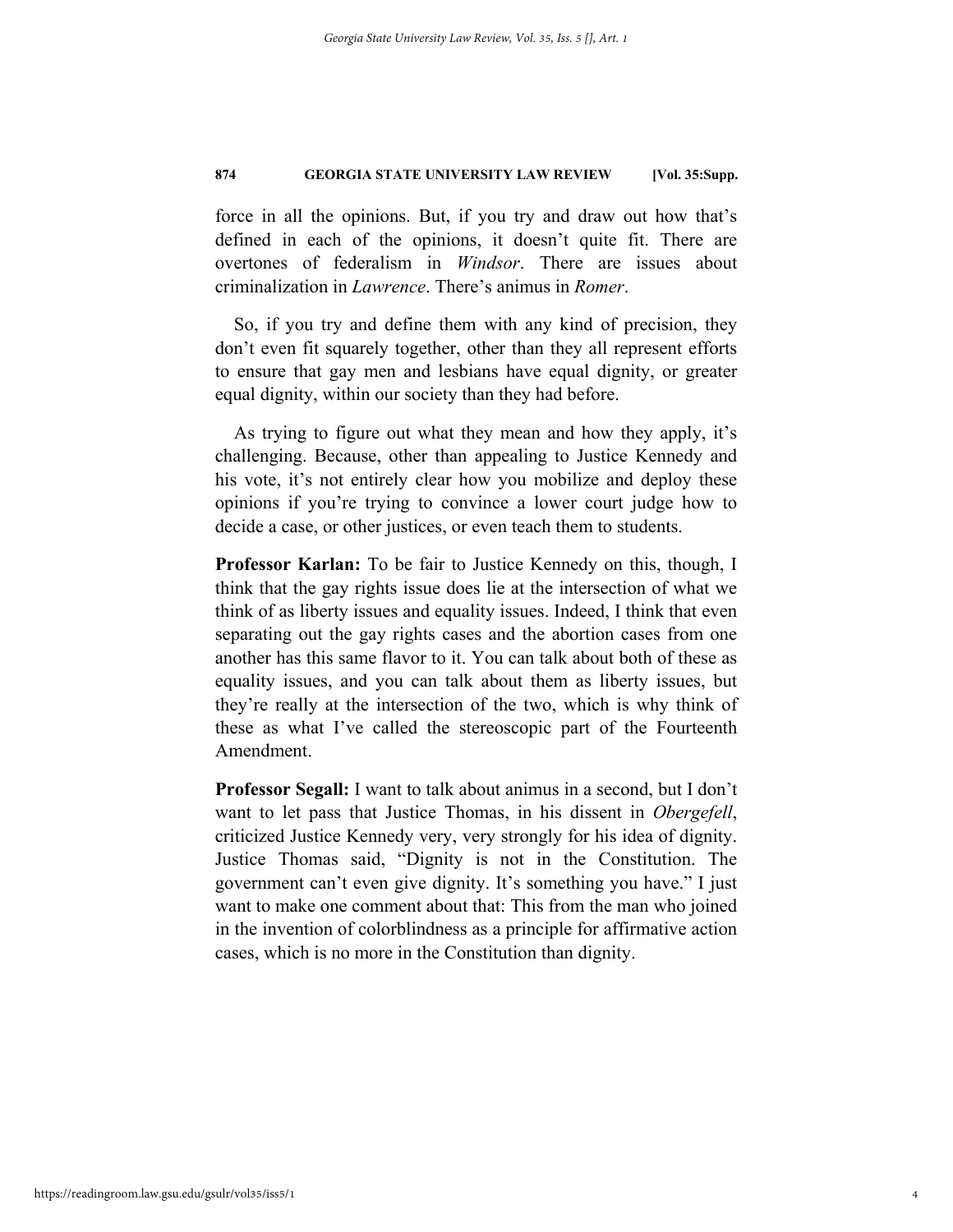I think that Justice Kennedy's lack of doctrine today is going to be talked about a lot, but I don't want to lose sight of the fact that other Justices take the same step in very important cases.

Let's talk about animus because I believe in all four of those gay rights decisions, Justice Kennedy talked about animus. What did he mean by that, and how did that apply to these cases?

**Professor Adler:** He was clearly concerned—and we see this in *Masterpiece Cake Shop* as well—about what happens in our political system, and in our civic life, when policies are motivated by hostility to the other, and belief that there are people who sufficiently different from the majority that it justifies treating them less well. That's a hard thing to crystallize in a doctrine, but that clearly mattered to him, and I think if you think of the timing of the decisions, too, and how gay rights was viewed more broadly in our society, you also see how one could argue that in each of these cases the issue being addressed was on the cusp of where what we might've at one time thought were neutral policy arguments on a question were really had fallen away, and that all that was left to justify a particular policy was some sort of animus or hostility to the other. And I think that offended him, and he thought that was contrary to what the Constitution is supposed to protect and ensure.

**Professor Segall:** Justice Scalia felt strongly it was not a constitutionally recognizable concept. Do we think it can be applied in other—it was applied in one other case, *Cleburne* a long time ago, but other than that, I think animus has only been applied in the gay rights cases. Is animus a gay-rights-specific concept?

**Professor Tushnet:** Well, I think there are resonances of the idea in other settings. Justice O'Connor's Establishment Clause stuff is—if the policy makes outsiders feel like it sends a signal to outsiders that they're outsiders. That's in the same ballpark.

I want to make a couple of observations. One is that I'm pretty critical of Justice Kennedy as a jurisprude, a doctrinalist. I also think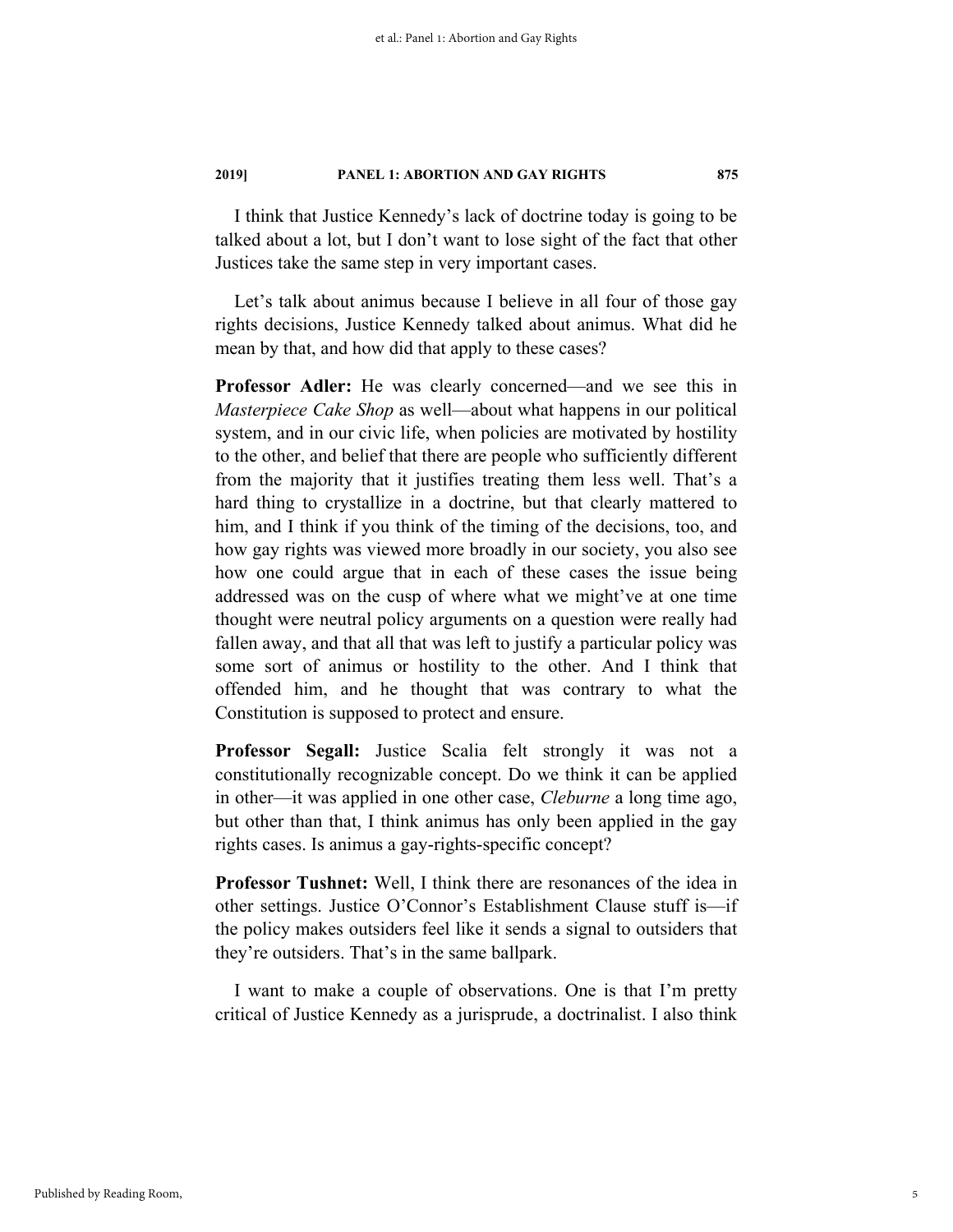of the last line of *Some Like It Hot*, where Joey Brown says, "Nobody's perfect," which actually has interesting gender-policy overtones these days. Or, Phil Kurland ended his Harvard foreword with a line, "Don't shoot the piano player. He's doing the best he can." I think there's something to that. One aspect of the animus idea is a certain degree of empathy that Justice Kennedy could feel for some other people. As with everybody, I think, his capacity for empathy was limited. I think of *Town of Greece v. Galloway* where he just doesn't see when Justice Kagan puts it right in front of him, he doesn't see what's going on.

And the flip side of seeing animus—being empathetic with the targets of animus—the flip side is something that Stephen Smith emphasizes, which is you don't really understand what's going on in the heads of the people who are doing the thing that you think is exhibiting animus. I think Smith's argument is made most clearly, and best, in connection with *Romer*, but it's true. Whatever his capacity for understanding harms of a certain sort, it was, as everybody's is, limited to understanding why people did the things that he thought exhibited animus.

**Professor Karlan:** I think two things about the animus point. First, you could tie it into something that Justice Scalia wrote in his concurrence in *Cruzan*: The Equal Protection Clause requires "the majority to accept for themselves and their loved ones what they impose on you and me." I think that notion of equality was animating a lot of what Justice Kennedy was talking about in the opinions. But the opinions really break, I think, into two separate sets of cases. I think of both *Romer* and *Windsor* as being very clearly animus cases in the sense that those laws were passed out of animus against gay people. There's no question about that.

A little anecdote about the litigation of *Windsor*. I was one of the lawyers who represented Edie Windsor in the Supreme Court, and the Supreme Court granted certiorari on a Friday, on December 7th, oddly enough. A day that, for some people, might live in infamy.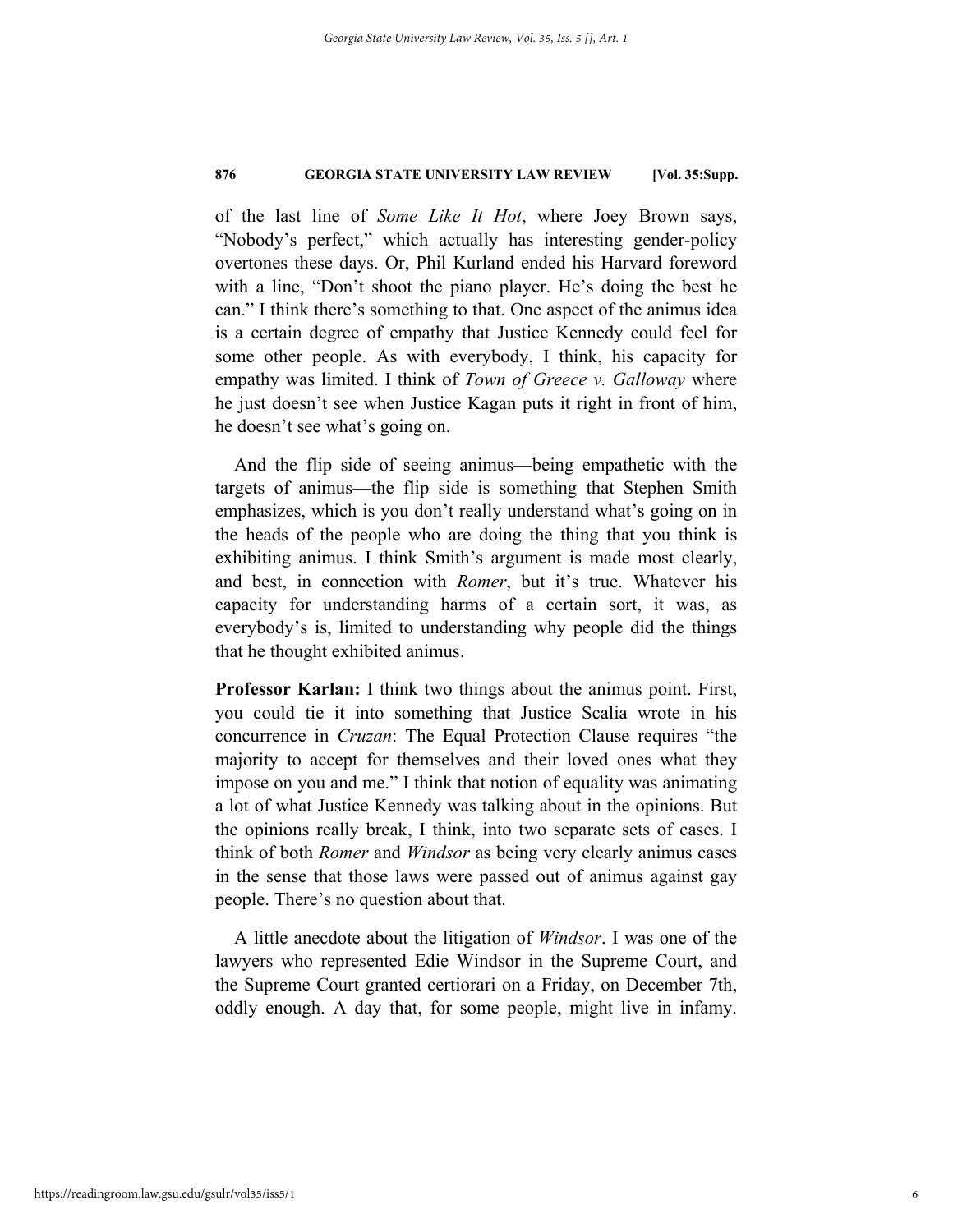Saturday morning, first thing, I got an email from my co-counsel saying, "We got our first request to file an amicus brief in the case. It's from the Westboro Baptist Church. What should we do?" I said, "We should consent." She said, "Really?" And I said, "Yes, because the more people like that file amicus briefs on the other side, the clearer it will be that the whole purpose of DOMA was to degrade gay people, and that's something that I think Justice Kennedy will really dislike intensely."

So, those two cases were really, I think, pure animus cases, whereas I think the other two cases, *Lawrence* and *Obergefell*, were really cases where the law had not changed as people's understanding of gay people had changed. That is, I think if you look back at the original history of sodomy laws, they were not about gay people directly because there wasn't yet even the notion that there were people of different sexual orientations. They were about acts.

I think if you go back to the time when marriage statutes were passed, I think people were not thinking about gay people and our relationships. That was a very different world, and the maintenance of marriage restrictions over time may have reflected a kind of animus, but the origination of those laws was not in animus in the way it was in the other ones. It's interesting that Justice Kennedy used the same concept to deal with both the enactment of the laws and the maintenance.

**Professor Segall:** I want to ask a question that has nothing to do with legal doctrine, or rules, or the law. This might be an uncomfortable question, but I want to ask it, anyway. There's a guy named Gordon Schaber, who was Dean of McGeorge Law School and then University of Pacific Law School. He was a mentor for Justice Kennedy, and they were very, very, very close. To my understanding, other than Justice Kennedy's family, this was the person closest to Justice Kennedy.

This man was a closeted gay man for most of his career and seemed to suffer, like most gay men did at the time, a lot of indignity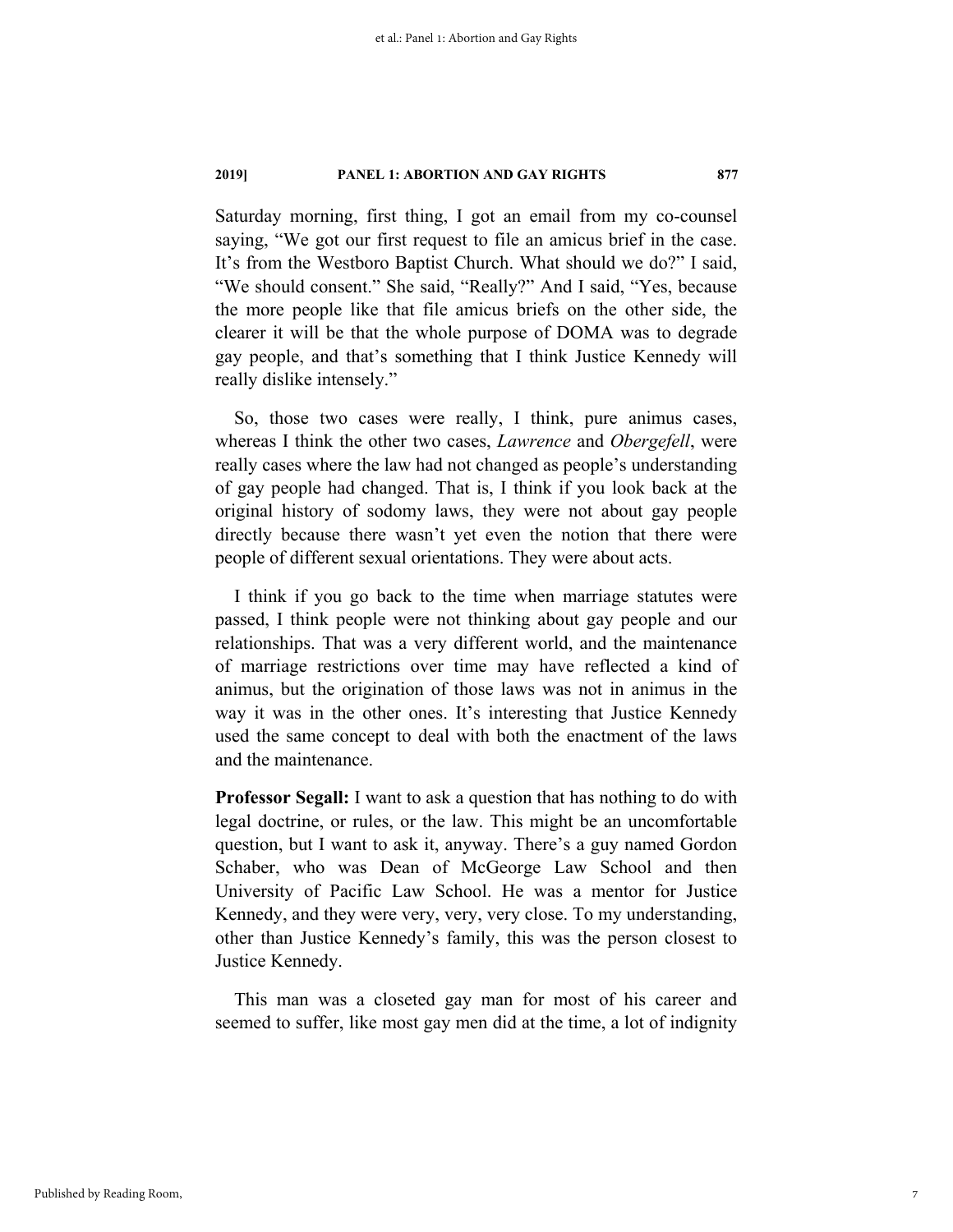because of that. There are theories that Justice Kennedy's empathy for gays and lesbians arise directly from his very close relationship with this person.

I guess I have two questions. One, do we think that's right? And two, what does that tell us about our country, the Supreme Court, and the law? Because it is extremely likely, in my opinion, that if Justice Kennedy hadn't had that mentor, we'd have none of these cases, because they were all, except for *Romer*, they were all 5–4. They would've gone the other way without Justice Kennedy.

**Professor Karlan:** Well, I have no idea what goes on in people's own biographies, but I do think that, as gay people came out of the closet, there was a huge difference in the Justices' understanding of gay people.

I'll tell just one other little story like this that illustrates this. I was clerking the year of *Bowers v. Hardwick*, and if you went to the arguments in the case, as I did, the hypotheticals from the Justices were things like, "Well, if we decriminalized homosexual sex, aren't people going to start having sex in bathrooms and in cars?" As if straight people never had sex in bathrooms and cars. The whole tenor of the courtroom was what it was. The Justices went into Conference (I'm not violating any confidence here because these materials appear in the public papers of Justice Blackmun). Justice Powell, who was the swing vote, said at the Conference, "I don't think I've ever met a gay person." Of course he had. That was then.

I was also in the Courtroom for the oral arguments in *Lawrence*. After the argument, we were all standing around, and I was standing with Walter Dellinger, and Linda Greenhouse, who was then the New York Times Supreme Court correspondent, came up to us. Walter asked her, "So, what did you think was the most interesting thing about the argument?" She looked at him, and without missing a beat, she replied, "The Bar section of the Court." What she meant by that was that, I would say a huge number of lesbian, gay, or bisexual law clerks from the past had come back, and they were all sitting in the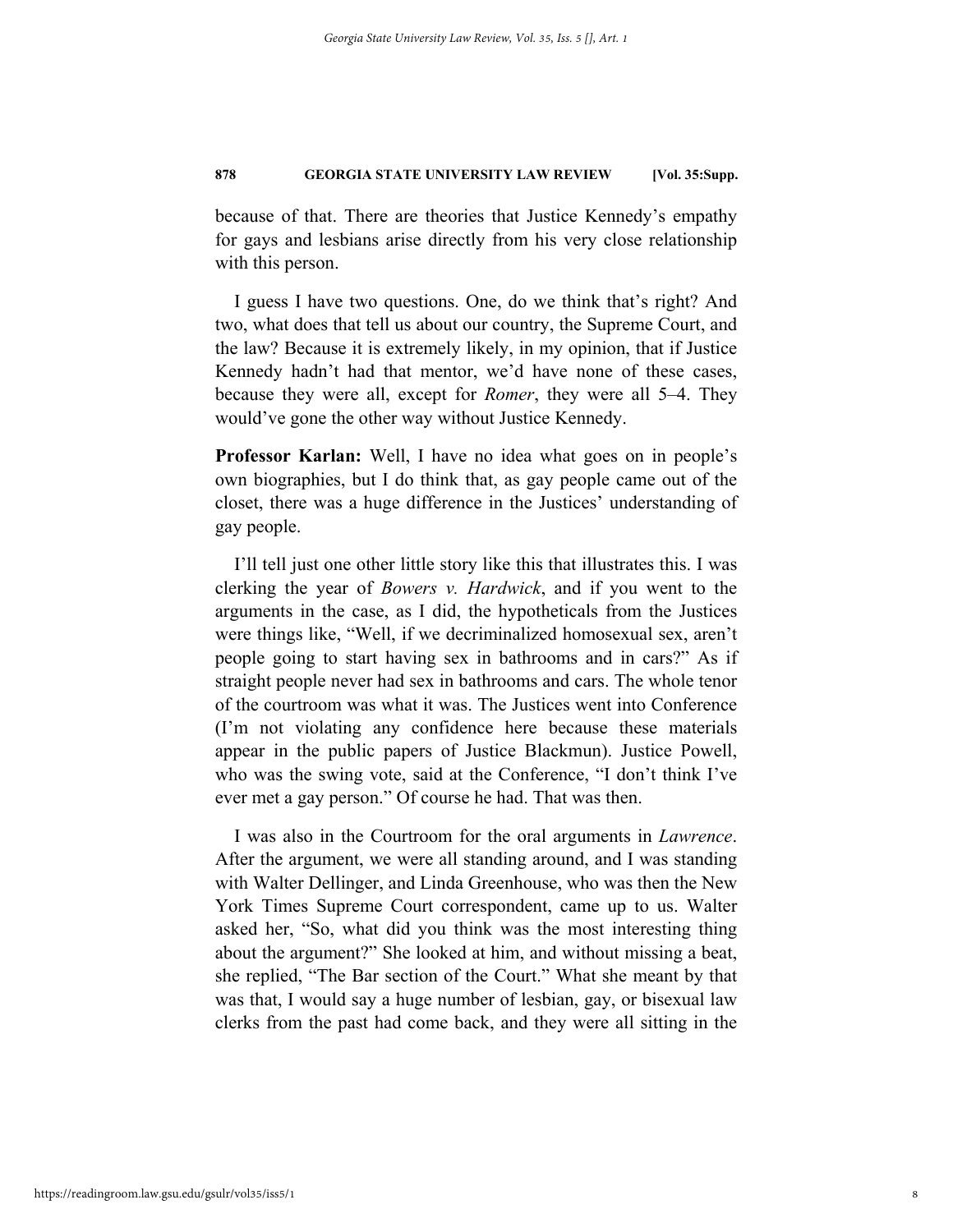Courtroom in the Bar section. You could see when Justice O'Connor walked out, it was like . . . . She looked around the room.

The Justices knew gay people, and they knew who gay people were, and that made a difference to them. The sad thing is that they don't know a lot of poor people; they don't know a lot of undocumented people; they don't, for the most part, know a lot of many other marginalized groups in America. So, they don't have that same empathy for them that they have for gay people. I would just love it if they would all wake up one day and discover that their best friends were undocumented. I don't think that's going to happen, but I think that that makes a difference. Whether this particular man is the source of Justice Kennedy's empathy, or whether it's a whole lot of other people, I don't know, but I do think that makes a difference to how Justices think about the cases in front of them.

You can see this in the cell phone cases, right? It's not just in this area. In the oral argument in *United States v. Jones*, one of the Justices asked something like, "You mean they could put a GPS device on *my* car?" And then the next thing you know, it's 9-zip. Police need a warrant for this.

So, I think they rely on their own experience in an awful lot of areas of law.

**Professor Tushnet:** When I was doing my research for my book on the Rehnquist Court, I heard—I don't even know who told it to me an anecdote about Justice Kennedy and some gay men he knew. I couldn't pin down the details of the story—the details that were told to me actually could not have been true—but the burden of the story was that unlike Justice Powell, who didn't know that he knew gay people, Justice Kennedy knew that he knew gay people. The story was that they were folks down the block from him. I think that's right.

I feel like channeling the inner Obama/Sotomayor here. The capacity for empathy is an extremely important one. But everybody's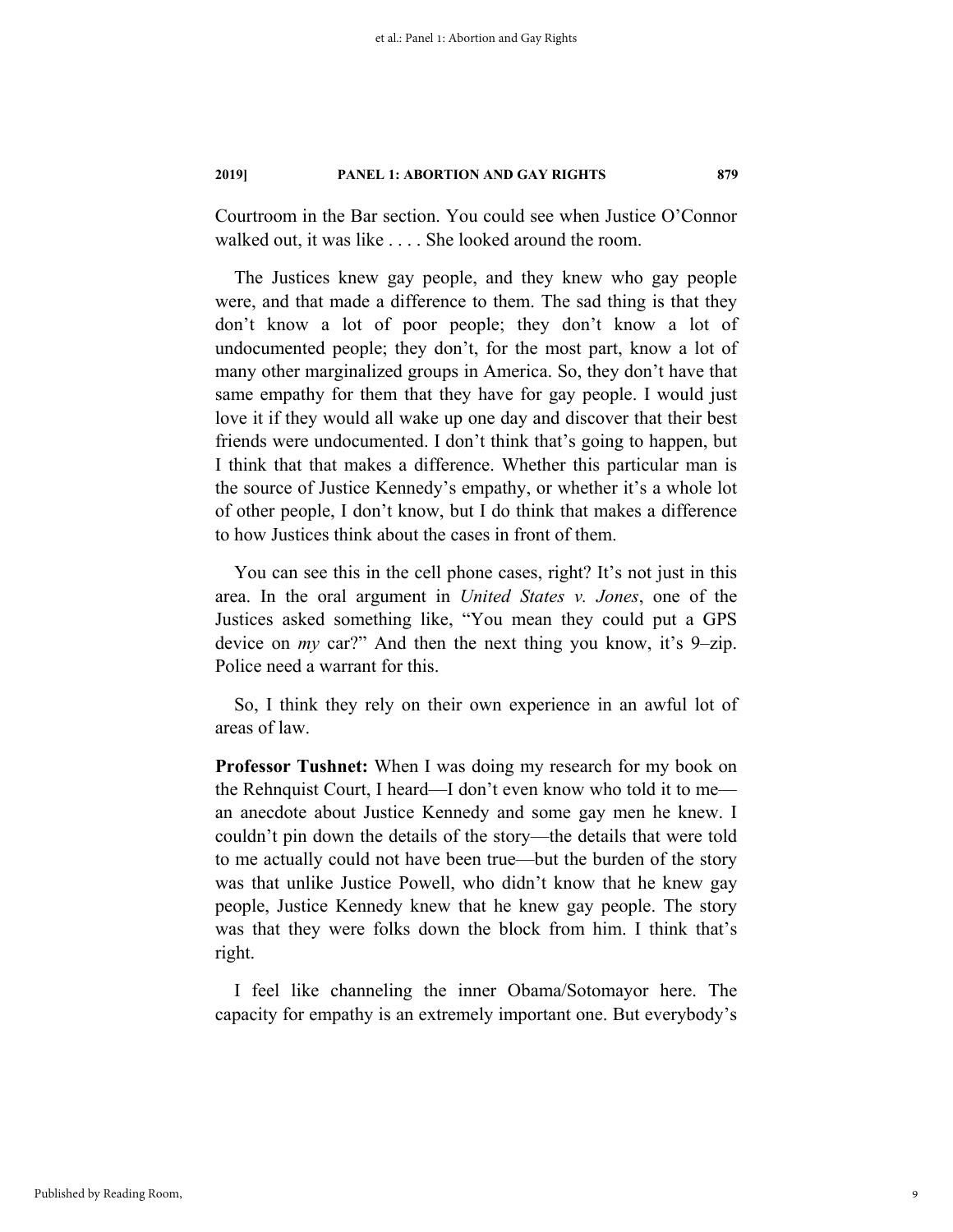capacity is limited. One of the things that I think we want to look for in our best judges is empathy, an awareness of the limits of one's own empathic capacities, and an awareness of the limits of empathy as a way of guiding the development of the law.

Sure, it's nice, given the outcomes. My point of view is that Justice Kennedy had this view of gay people. On the other hand, I'm sorry I have to say this, Chief Justice Roberts clearly doesn't like people to say this, but Justice Kennedy joined in the most racist opinion in the Supreme Court since *Korematsu*. Just because he didn't understand what it meant to be a Muslim wanting to come to the United States. That's a bad thing.

**Professor Segall:** We're going to talk about the travel ban case this afternoon, for sure, but it does show the limits of Justice Kennedy's empathy. I think that's right. Jonathan, did you want to add to this?

**Professor Adler:** Yes.Far be it from me to want to defend Justice Kennedy's doctrinal approach, but I think it's not really just about empathy. Underlying these opinions, and a lot of what we see in Justice Kennedy, is an underlying view about both dignity and liberty, which I think really resonates with decisions like *Allgeyer*, that there is this background notion of liberty, and the right to control one's own life, family, pursue one's own ends, and that if there is a group that is part of our broader civic community that is being denied that, that is a problem.

In our modern doctrine, we have a really hard time with that because we're so focused on putting things into the various boxes and the various tests, and what's the relationship between means and ends we want for this level of scrutiny, and so on. And that's not how Justice Kennedy is viewing these things. The role that empathy, I think, plays here is facilitating the recognition that there are members of our community that are not given the opportunity to have that same degree of liberty and dignity.But I think a lot of what's doing the work is this background, dare I say it, almost *Lochner*ian conception of liberty. If you go back and look at those cases, they're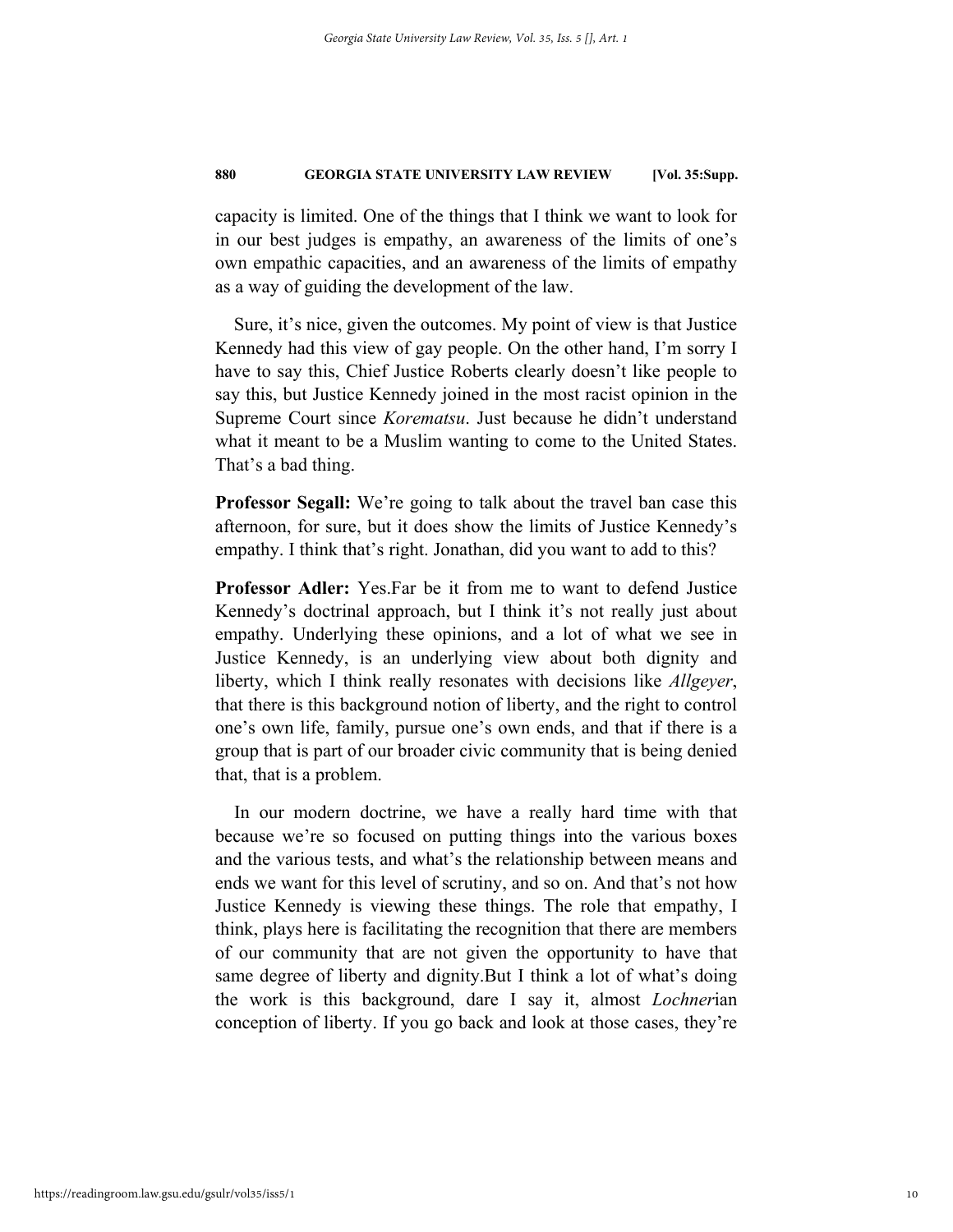not really about contract, right? They're about a kind of autonomy and ability to do your own thing even if the majority of the body politic thinks it's weird that you want to teach your kids German, or you want to send them to a Catholic school, or whatever else. It's very much that sort of thing.

I think a lot of what's doing the work is this background, dare I say it, almost *Lochner*ian conception of liberty. If you go back and look at those cases, they're not really about contract, right? They're about a kind of autonomy and ability to do your own thing even if the majority of the body politic thinks it's weird that you want to teach your kids German, or you want to send them to a Catholic school, or whatever else. It's very much that sort of thing.

So I think the empathy point is just that it makes it easier to recognize that that is being denied to a group, but I don't think that's really the driving impulse if we try and take his jurisprudence on its own terms.

**Professor Segall:** In none of these cases did Justice Kennedy or the Court come out and say gays and lesbians were a suspect class similar to people of color or women. And, in none of these cases did he formally apply any kind of heightened scrutiny, and my question about this is, and it's hard to answer, would these decisions be safer or better accepted if he had done that? I do wonder why the Court just didn't say, once and for all, "Gays and lesbians have been history of discrimination, and we'll give them heightened scrutiny or compelling interest test-type analysis." He never did that. He had the votes. The four Liberals would've done that; I think we all agree on that. Why didn't he do that?

**Professor Adler:** He didn't want to that, and the other Liberals on the Court didn't want to lose his vote, right?

**Professor Segall:** Right.

**Professor Adler:** But I don't think it actually relates to whether these decisions are safe. Unlike perhaps the abortion decisions, these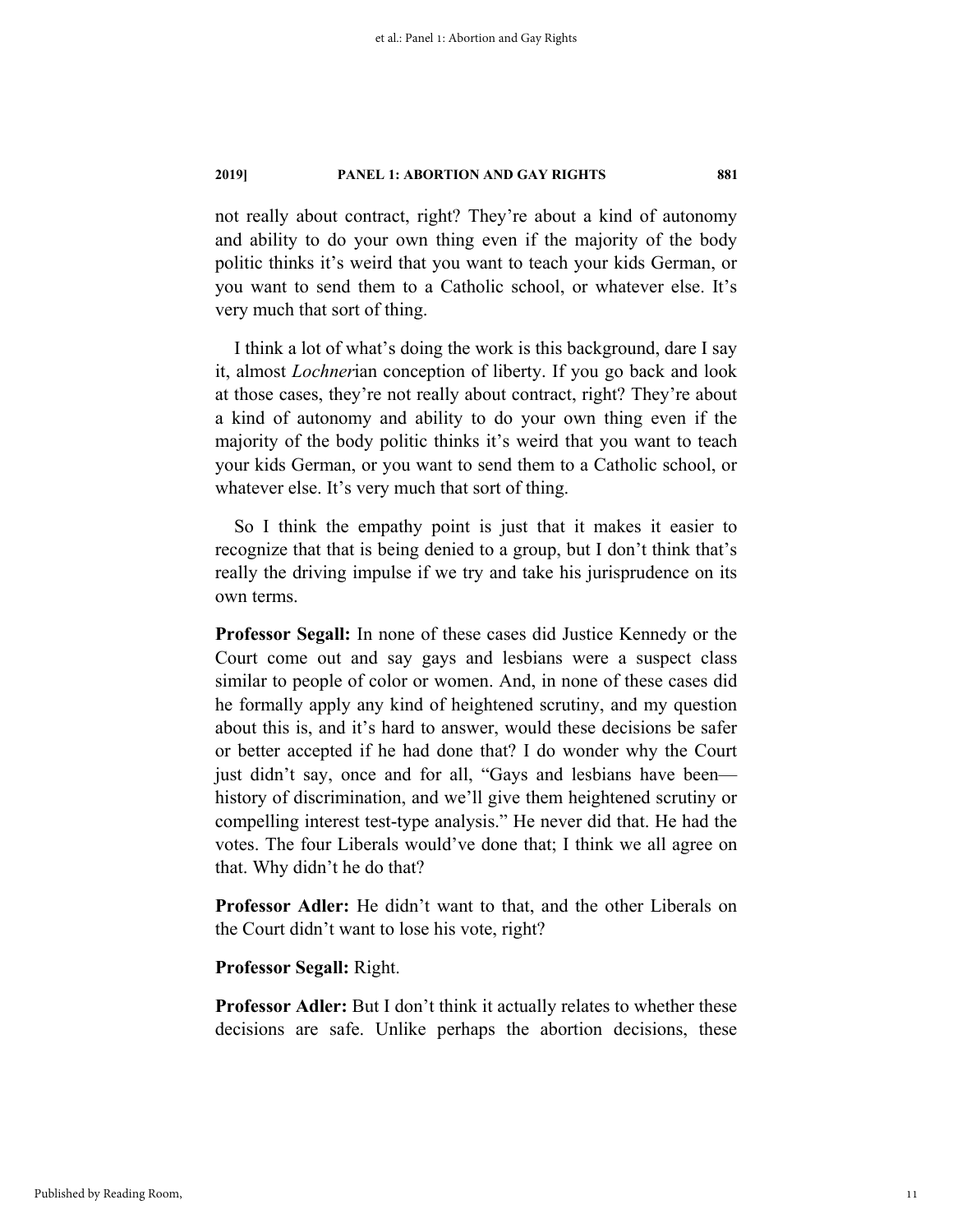decisions are safe. I don't expect the Court—if Alabama or some other state manages to conjure up a scenario to try to challenge these statutes, I have a hard time seeing it getting to the Court, and if it gets to the Court, I have a hard time seeing anything other than a per curiam opinion, given the reliance interests, in particular. I don't think is a battle that more than maybe one or two Justices on the Court have any interest in, and I think that's independent of the doctrinal soundness of the opinions or the extent to which they fit into our more well-established doctrinal boxes.

**Professor Segall:** Do you agree with that? That these decisions are safe?

**Professor Karlan:** Well, it depends on what you mean by these decisions being safe.

**Professor Segall:** The same-sex marriage ones. Sorry.

**Professor Karlan:** I think the same-sex marriage decision is probably safe in the sense that no state is going to be entitled to simply deny gay people the right to get married at all. But, there are cases that involve things like spousal benefits and the like that I think are different. That is, there are some cases where local jurisdictions want to deny spousal benefits to gay couples, and there are some of these cases working their way through the system. How those cases come out is anybody's guess. There are some cases about rights to adopt. Those cases are anyone's guess.

There is a case, the *Bostick* case in which certiorari is being sought that raises the question whether Title VII's prohibition on sex discrimination covers gay people. But, even if that statute doesn't protect gay employees, that's a case that involves a public employer. So there's still the question, as a matter of equal protection, whether public employers can discriminate on the basis of sexual orientation. I don't think any of those cases have been answered completely by the existing cases, but I think the reliance—I think Jonathan's absolutely right. The reliance interest, or if you wanted to go back to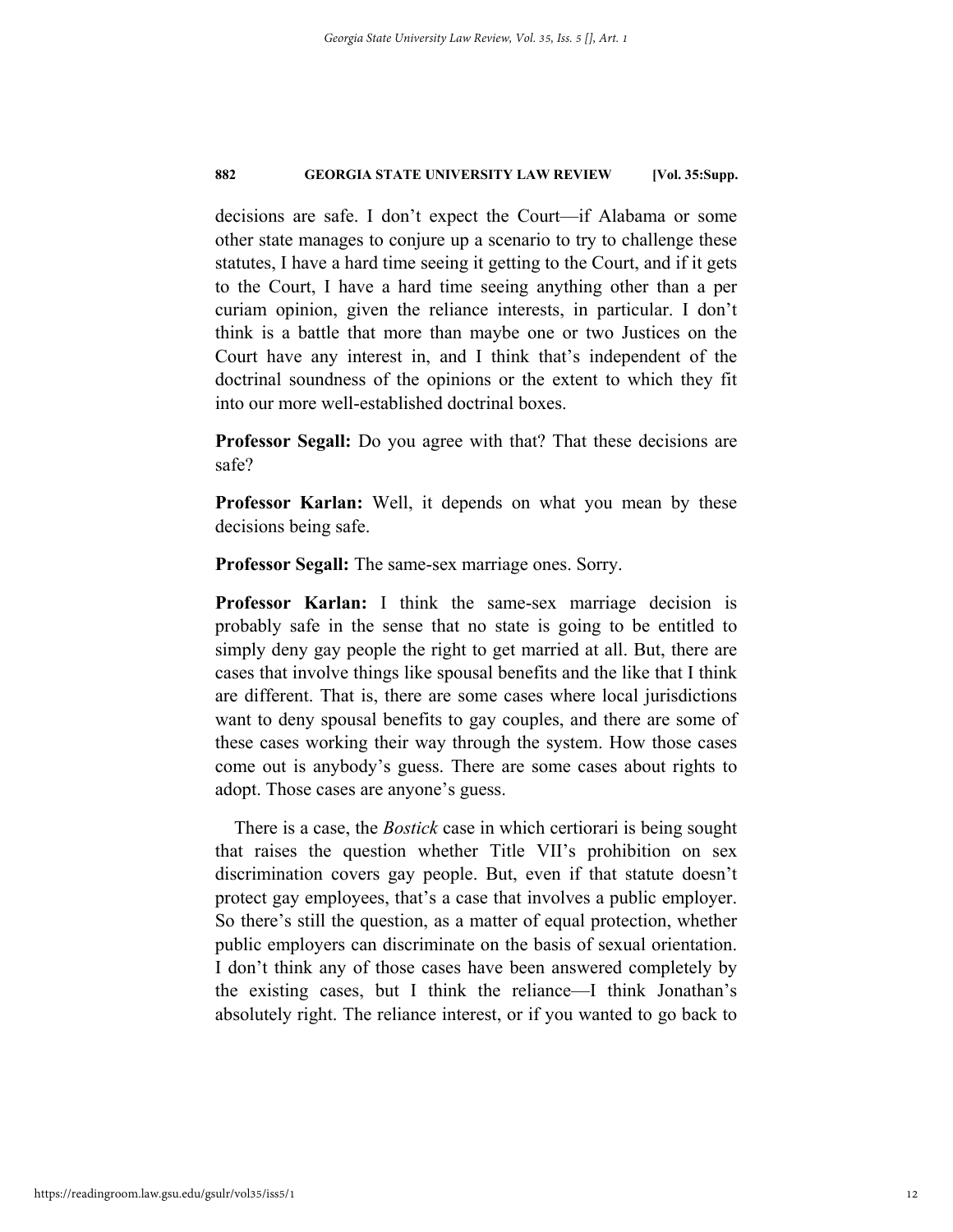what you're talking about with the earlier liberty idea, the idea that the government can take your marriage away from you, strikes me as one for which you're not going to get five votes from among the current eight and a half Justices.

**Professor Tushnet:** Although, I think that *Obergefell* is about as stable an opinion as there is in the world.

**Professor Karlan:** Yes.

**Professor Tushnet:** On the other hand, it wouldn't be difficult to write an opinion that said, "Going forward, you can deny marriage to gay people, just the ones you have, you can't overturn."

**Professor Segall:** I will push back a little bit by saying that Justice Roberts ended his long dissent in *Obergefell* by telling people that if you're in favor of same-sex marriage, be happy, but this case has nothing to do with the Constitution. That's what he said. "This case has nothing to do with the Constitution." From the man who came up with the equal state sovereignty principle. Anyway, I do think Justice Roberts is very good at the long game, and that sentence worries me. That sentence worries me.

**Professor Karlan:** But given that the Chief Justice does play the long game, this does not strike me as one of the issues that is high on his list of things he wants to get rid of, despite his angry dissent from the bench in *Obergefell*. This is not affirmative action. This is not some of the First Amendment issues. I think society is changing awfully fast on this particular issue, in a way that makes it really hard for the Court to go back on it. Even if you look at the polling data among the most conservative groups in America, people under thirty in those groups are at worst evenly divided on same-sex marriage. And whereas the culture wars on some of these other issues are going forward, this one is past. There's no political traction, and there's no real political movement, I think. Obviously, things could change, but now, I don't see any real traction in getting rid of same-sex marriage going forward.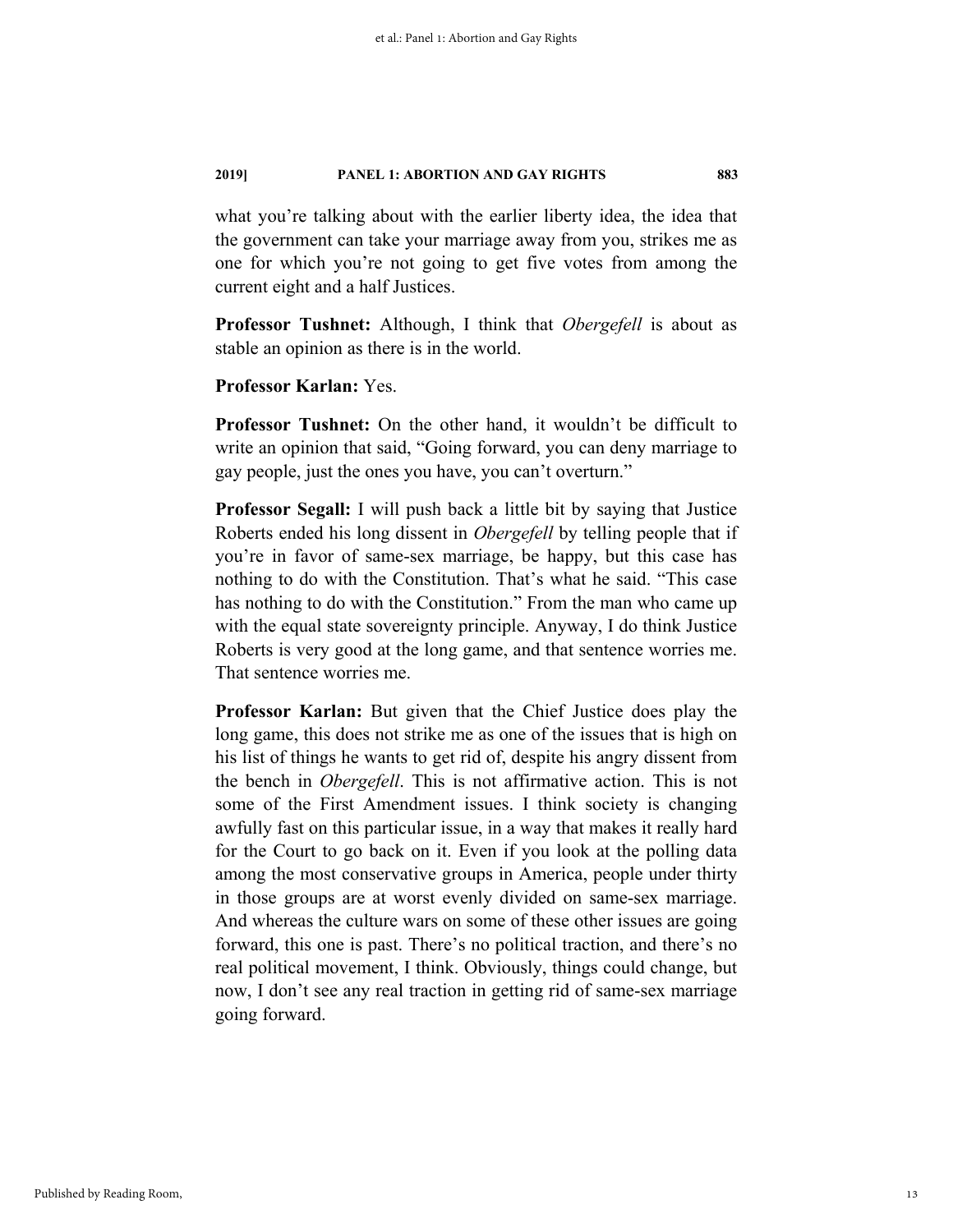**Professor Segall:** Before we move on to abortion, I do want to read something that Justice Kennedy wrote. This'll happen a couple times today, because we're talking about Justice Kennedy. We should hear his words, I think. Justice Kennedy picked the gay rights decisions, all four of them, to make points similar to the point he made in *Lawrence v. Texas*, which I want to read, and this is about something broader than gay rights. It's a famous paragraph.

He wrote, "Had those who drew and ratified the Due Process Clauses of the Fifth Amendment or the Fourteenth Amendment known the components of liberty in its manifold possibilities, they might've been more specific. They did not presume to have this insight. They knew times can blind us to certain truths and later generations can see that laws once thought necessary and proper in fact serve only to oppress. As the Constitution endures, persons in every generation can invoke its principles in their own search for greater freedom."<sup>1</sup>

There's never been, in my knowledge, a paen to living constitutionalism as clear as that paragraph, or a rejection of originalism, as clear as that paragraph. That paragraph, I'm sure, incensed Justice Scalia as much as anything Justice Kennedy has ever written. I am wondering if we have a theory as to why he picked the gay-rights cases to make this point over and over again? And was he throwing the gauntlet down on, "Originalism is not going to carry my vote, and don't think even think about that for a minute, because it's not going to happen?"

Any thoughts? Did I stump you?

**Professor Adler:** I'm not sure I read that passage quite the same way you do.

**Professor Segall:** Okay.

1 1

Lawrence v. Texas, 539 U.S. 558, 578–79 (2003).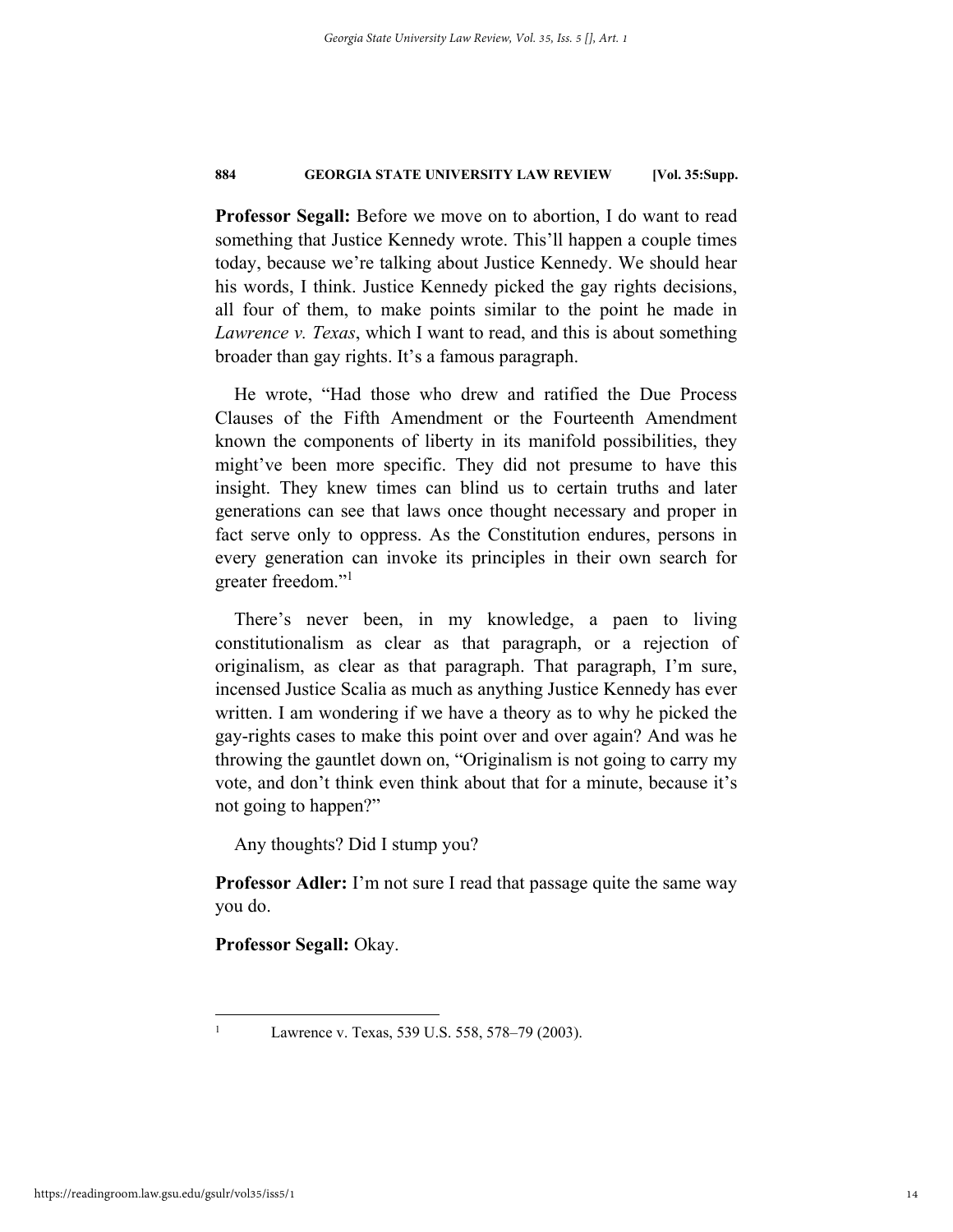**Professor Adler:** I think, especially when you look at Justice Kennedy's federalism opinions, which we can criticize as perhaps being not entirely accurate in the way they characterize the original understanding of the constitutional structure, they certainly show that while Kennedy was not an originalist, he wasn't an anti-originalist. He thought that the original understanding of the structure of the Constitution, in particular, was important. There is an argument that the Privileges or Immunities Clause of the Fourteenth Amendment was designed to embody this broad, *Allgeyer*-like conception of liberty that Justice Kennedy embraced, and if so, for reasons that have already been raised, it's not anti-originalist to recognize that, because of our own failings and our own limited empathy, that we will not always understand how the principle that is embodied applies, but that's not to reject the meaning of the text. That's to understand that our own ability to always understand how it applies is sometimes limited. So I'm just not sure that's the gauntlet that you think and I'm not sure he's picking up your cudgel against Scalia in that passage.

**Professor Segall:** Are you suggesting that if the Fourteenth Amendment was originally meant or intended to allow judges to change the definition of liberty over time, which is what Justice Kennedy is saying, that is, in fact, an originalist view? Because I characterize that as the rejection of originalism and originalism are exactly the same thing.

**Professor Adler:** I'm saying that there isn't, and I haven't done the research myself, but there certainly are plenty of folks that have done research arguing that the Privileges or Immunities Clause embodied this broad—I won't say unlimited—but this broad, capacious, and unified conception of liberty that involved the degree of autonomy and dignity to go your own way, that had—arguably had—long roots in the Anglo-American legal tradition, that, by its nature, would never be fully understood at any given point in time because of the nature of our ability to understand what those principles mean. And I'm just saying that that understanding is not inherently anti-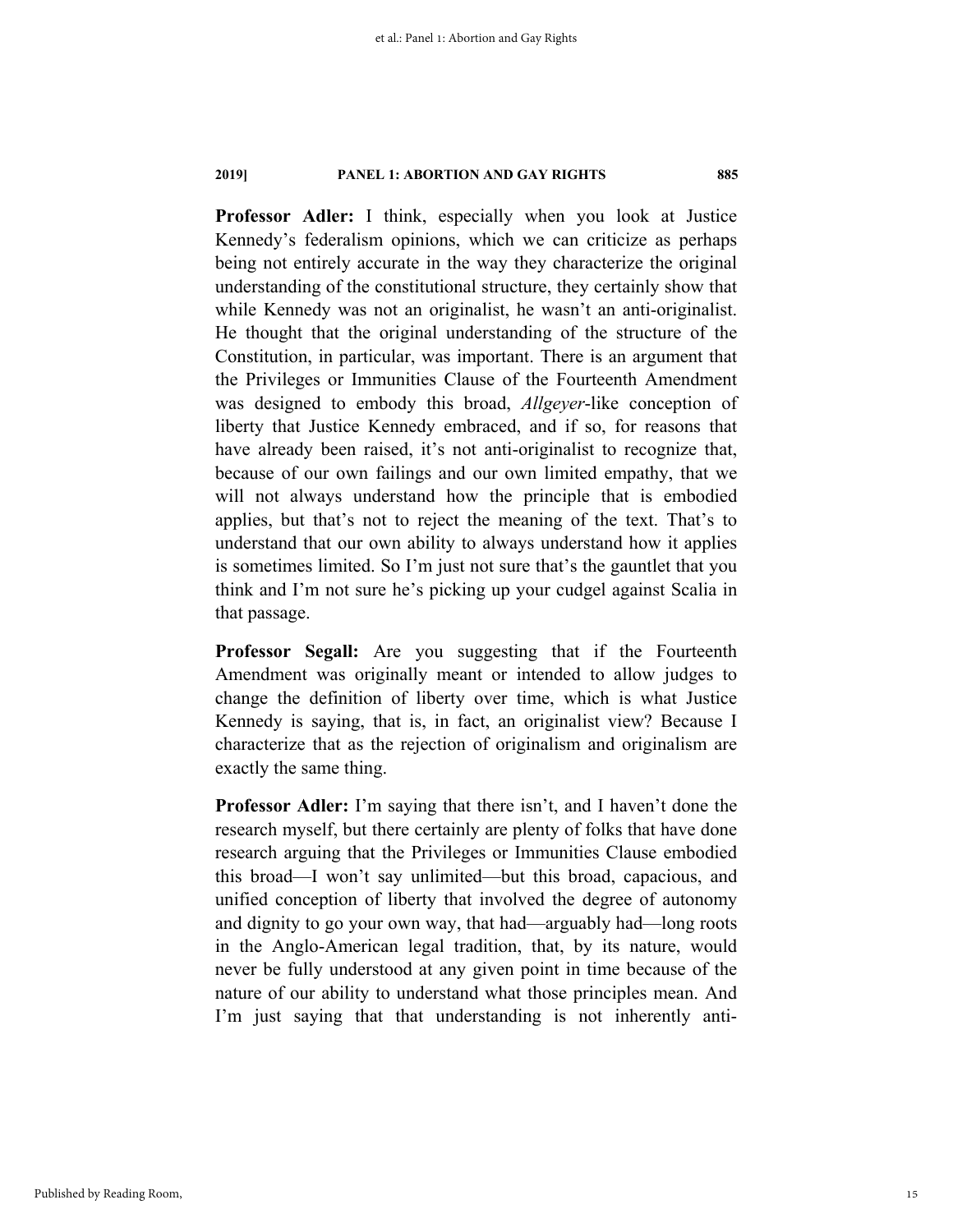originalist. We can get into a question about, with originalism, at what level of generality are we defining things, and so on, but that's my only point.

**Professor Segall:** Okay. All right. So, we'll move on to abortion. Something less controversial. Just so we're all on the same page here, in 1989, in the *Webster* decision, Justice Kennedy didn't write anything, but he joined an opinion by Chief Justice Rehnquist, which would have, in fact, overruled *Roe v. Wade*. Rehnquist didn't say, "We're going to overturn *Roe*," but he wanted to apply a rational basis test to abortion restrictions, which would lead to the overturning of *Roe*. Justice Kennedy joined that opinion. There were four votes for that opinion. When Justice Thomas replaced Justice Marshall in 1991, if you add the four people who joined *Webster* to Justice Thomas, we get five votes, possibly, to overturn *Roe v. Wade*, and then Justice Kennedy famously changed his mind and joined with Souter and O'Connor, in *Casey*, to not overturn *Roe v. Wade* and give us the undue burden test that we currently have today for abortion restriction.

My first question: any theories as to what happened between 1989 and 1992—it's three years—that changed Justice Kennedy to an "overturn *Roe v. Wade*" to a "reaffirm, in part, *Roe v. Wade*?" Any theories? We don't know.

**Professor Karlan:** I have no idea.

**Professor Adler:** Rehnquist's opinions were often somewhat brief and kind of underdeveloped. As a consequence, even if you thought you knew he was he was trying to do, it wasn't spelled out. If I recall correctly, in *Webster*, Scalia writes separately to complain about that. "Yeah, you're leaving a trail of bread crumbs to overturning *Roe*, but you're not actually saying it. Rather, what you are saying is, *Roe* has to be limited to account for this interest that we are saying the State has in protecting fetal life."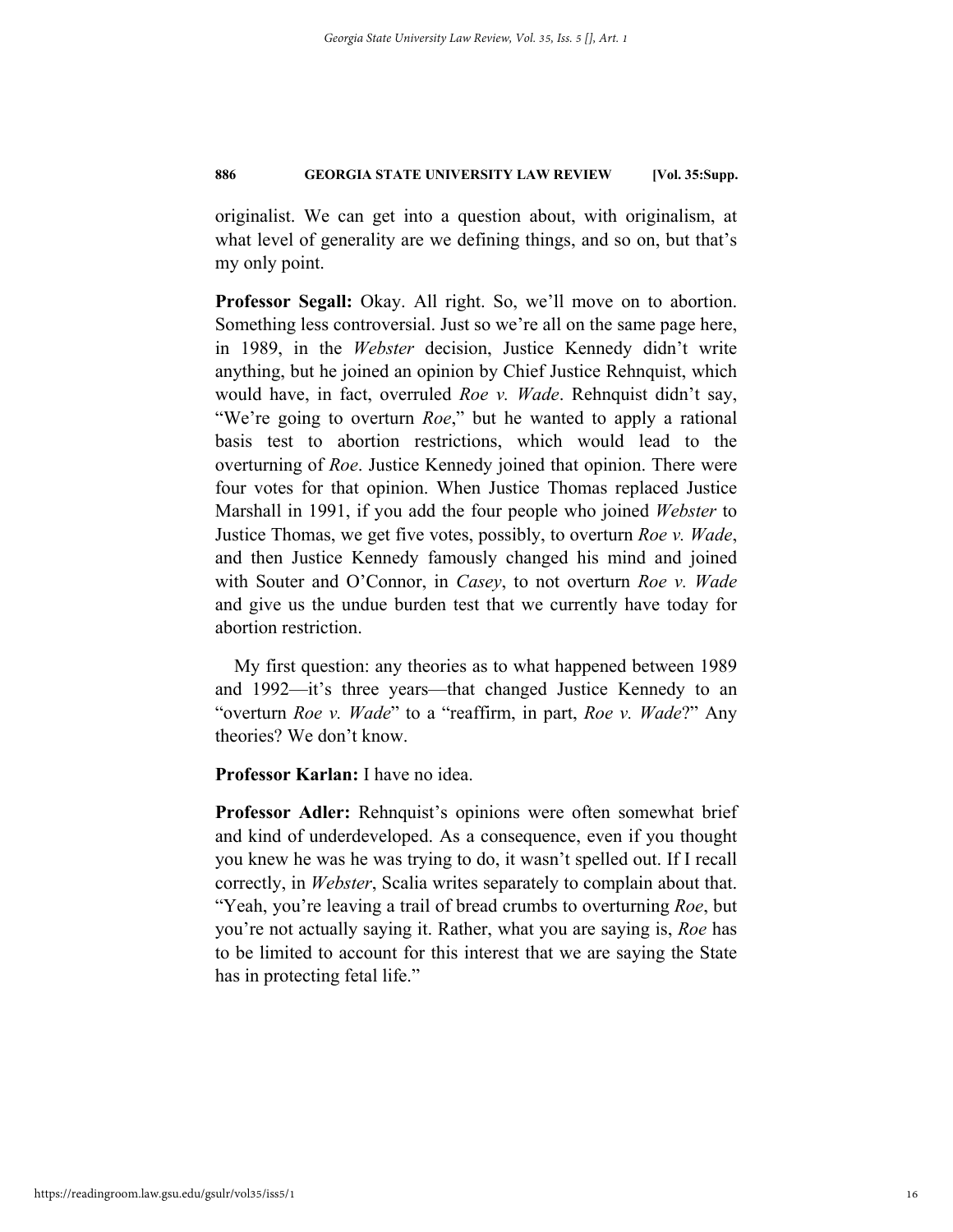Well, there are parts of *Casey* which, I think, say quite clearly, "We are limiting the right in *Roe* to accommodate the State's interest in fetal life." Given that Kennedy didn't write in *Webster*, I think it's possible that his read of Rehnquist's opinion, in some respects, was like Scalia's. That Rehnquist was outlining a path, but because the opinion didn't actually go to the end of that path, you could join that opinion without actually committing to taking the next step. And so in *Casey*, we do get this undue burden test that by some interpretations, is kind of this balancing: You have the woman's rights here; you have the State's interests here; and depending on where you are in the pregnancy, we balance those interests against each other to produce different outcomes.

Given the underdeveloped nature of Rehnquist's opinions, I think I could make an argument that there's a continuity there or at least not an overt contradiction.

**Professor Tushnet:** Two things here One is, I believe that's it's in *Webster*, and it's certainly rattling around in the pre-*Casey* abortion cases. Justice Stevens has this line about the rational basis test, which is, "Look, under this test, you could say the State could require a woman, before she gets an abortion, to stand on her head and recite 'Mary Had A Little Lamb.'" That's about as close as you can ger to saying the doctrinal implication of this is overruling *Roe v. Wade*. So, it's not as if the idea that this doctrine, taken seriously, would imply the invalidity of *Roe v. Wade* wasn't around.

But second, it occurs to me that maybe what's going on is an expression of the same, call it anti-doctrinal impulse, that we see in *Obergefell*. That doctrinal formulations are just the vehicles for reaching results in this case, without having implications for other cases. I guess one way to think about this is, sort out the things that Justice Kennedy thought were undue burden—"Justice Kennedy thought" meaning that he joined opinions saying—were undue burdens and things that he thought were not undue burdens, and is there any coherence to the sorting of them, other than in, say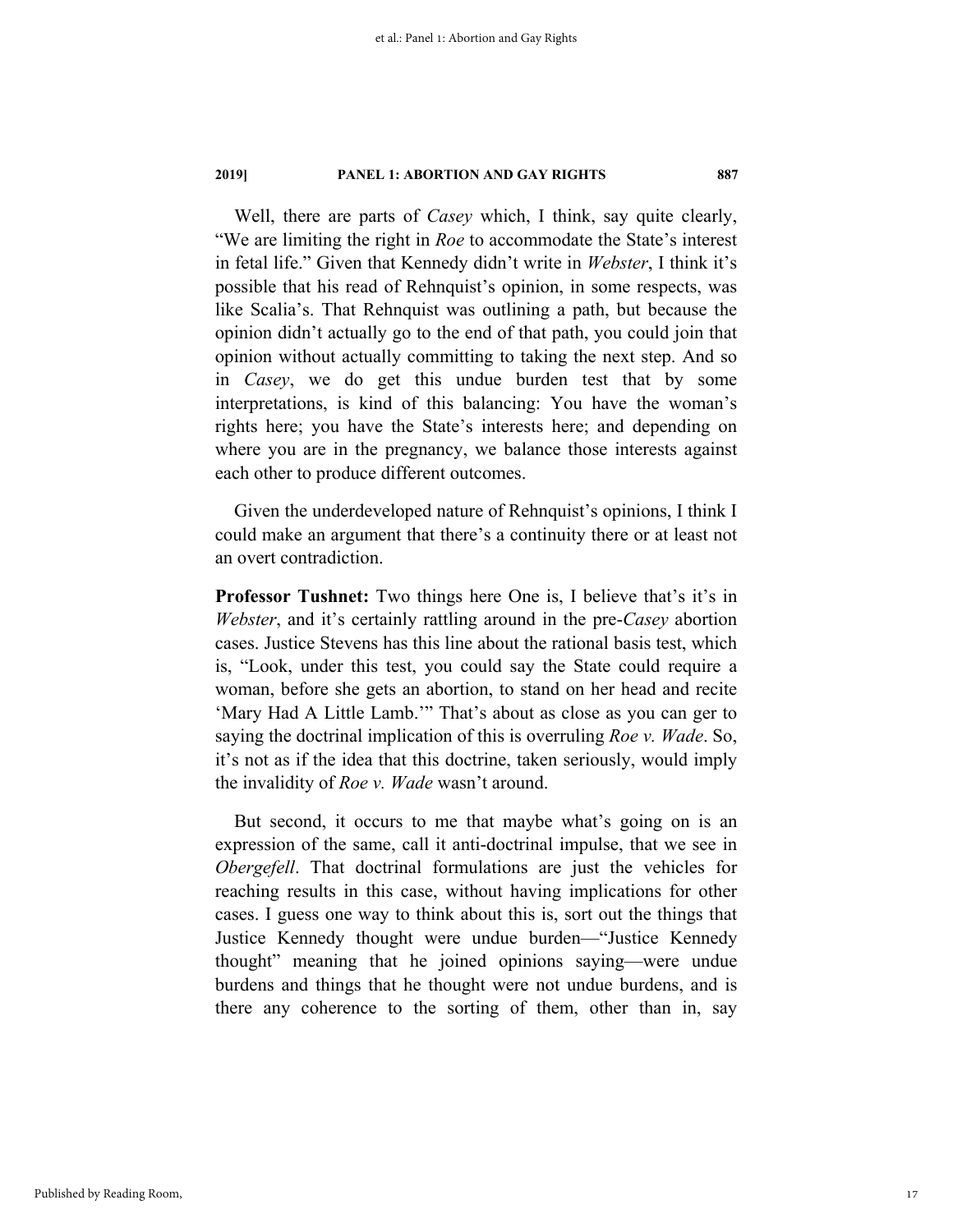*Gonzalez v. Carhart*, this is icky. More icky than other forms of abortion, which seems weird to me.

I think there is in a fair amount—we'll hear more about this, particularly in connection with the First Amendment stuff—but I think that there's a fair amount of anti-doctrinalism in Justice Kennedy's work as a whole, and, then, I think it's worth pondering whether, or to what extent, anti-doctrinalism is a good thing. My footnote on this is that I think doctrinalism turns out, on analysis, to be anti-doctrinal anyway. So, it might be just as well that Justice Kennedy just displays it on the surface of his opinions. But, my position is much more controversial and much more difficult to develop than I have time here.

**Professor Segall:** I will say that we lost our two most famous and powerful anti-doctrinal judges—lost, I mean retired—this year in Justice Kennedy and Judge Posner. At the end of his career, Judge Posner wrote an abortion decision, and others, that were very, very anti-doctrinal, and I think losing both of them at the same time is a loss to those of us who don't like doctrine all that much.

Justice Kennedy is blamed or given credit for the undue burden test, but in reality, I believe it was Justice O'Connor who first articulated that test. I believe I'm right about that.

### **Professor Tushnet:** Yeah.

**Professor Segall:** It is a vintage Justice O'Connor move, right? Because—does anyone in this room know what undue burden means in most contexts? I mean, the answer's going to be, "Ask Justice O'Connor." That ended up playing out to be, "Ask Justice Kennedy." Maybe we should talk about Justice O'Connor's role in this a little bit because I think it was very substantial. Anyone?

**Professor Tushnet:** I think her contribution here was to offer a verbal formulation that allowed for greater regulation of abortion than the doctrinal formulation emerging out of *Roe v. Wade*. She offers the undue burden test.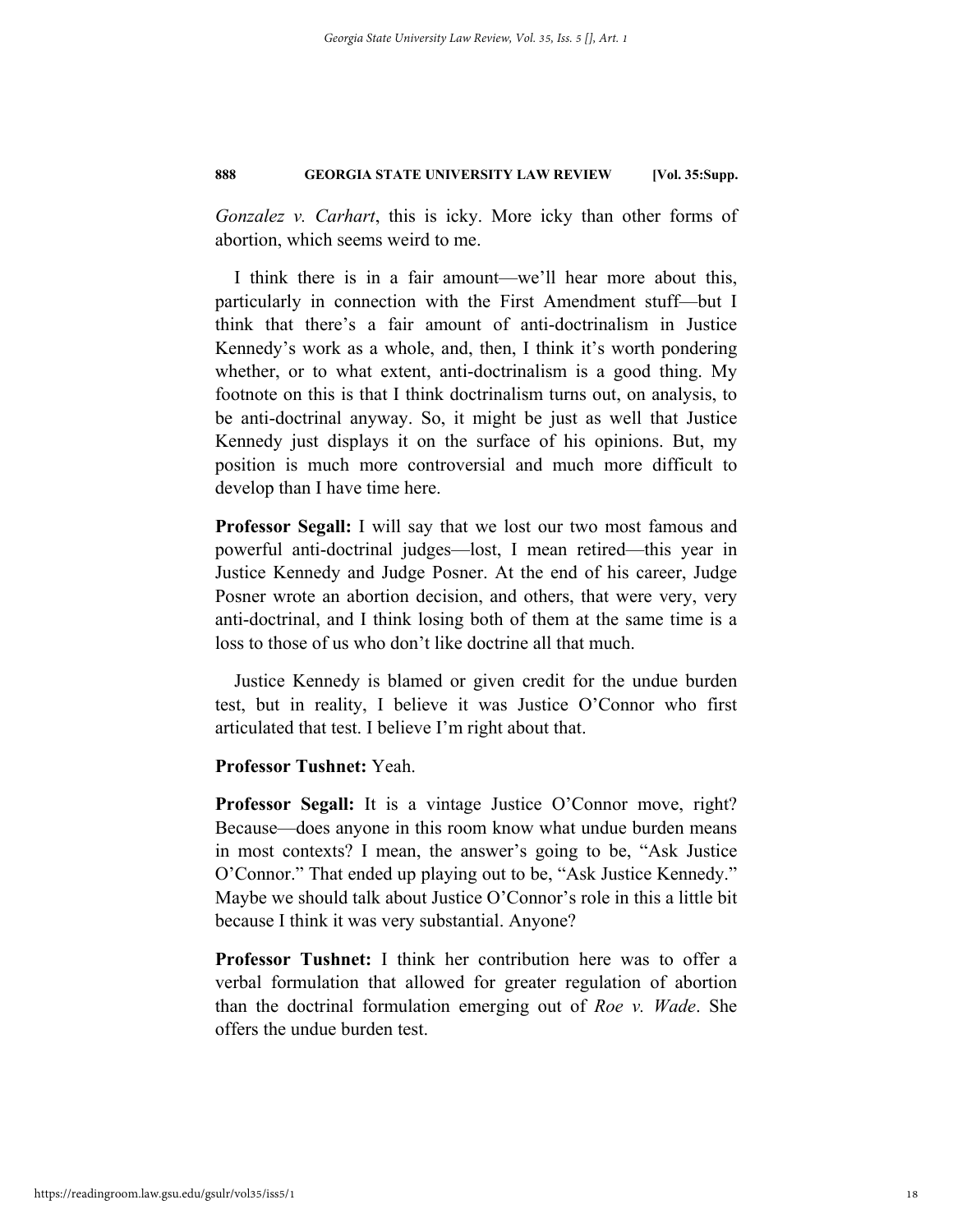**Professor Segall:** She came to Georgia State several times, and after her retirement, she hinted that she maybe wasn't that happy with how the undue burden test had been implemented. Maybe that wasn't what she was thinking.

**Professor Karlan:** One of the areas of law that isn't scheduled to be talked about here, at least explicitly, is the other area where the Supreme Court moved from heightened scrutiny to an undue burden standard over the course of the Rehnquist and Roberts Courts: the right to vote. Restrictions on the right to vote used to be subject to strict scrutiny, and now there's an undue burden sliding scale there as well. That puts tremendous pressure on who is doing the judging because what some people see as undue burdens, other people don't.

You can really see this when you look at the lower court opinions where there's a much wider range opinions, particularly at the district court level, where single judges decide whether something is an undue burden or not. It's really quite interesting to watch how that test gets applied across both these areas of law when you have very different people with very different senses of the interaction between the ability to exercise these rights and poverty. For most uppermiddle-class women in the country today, there isn't an undue burden on their right to terminate a pregnancy because they have private doctors. If worse comes to worse, they can take a day off work and go fly someplace. But think about poor women in a part of Texas—for example, in *Whole Woman's Health*—who would have to drive hundreds of miles, and there's a waiting period, and the like, or non-affluent women in the 90% of counties in the United States where there is no abortion provider at all. They face a burden. There's much more of an undue burden on poor women than on more affluent women.

This same thing with things like voter ID. It's much more of a burden for a poor person to get an ID, especially if they have to go to a DMV, which is located in a place you can drive to, and you don't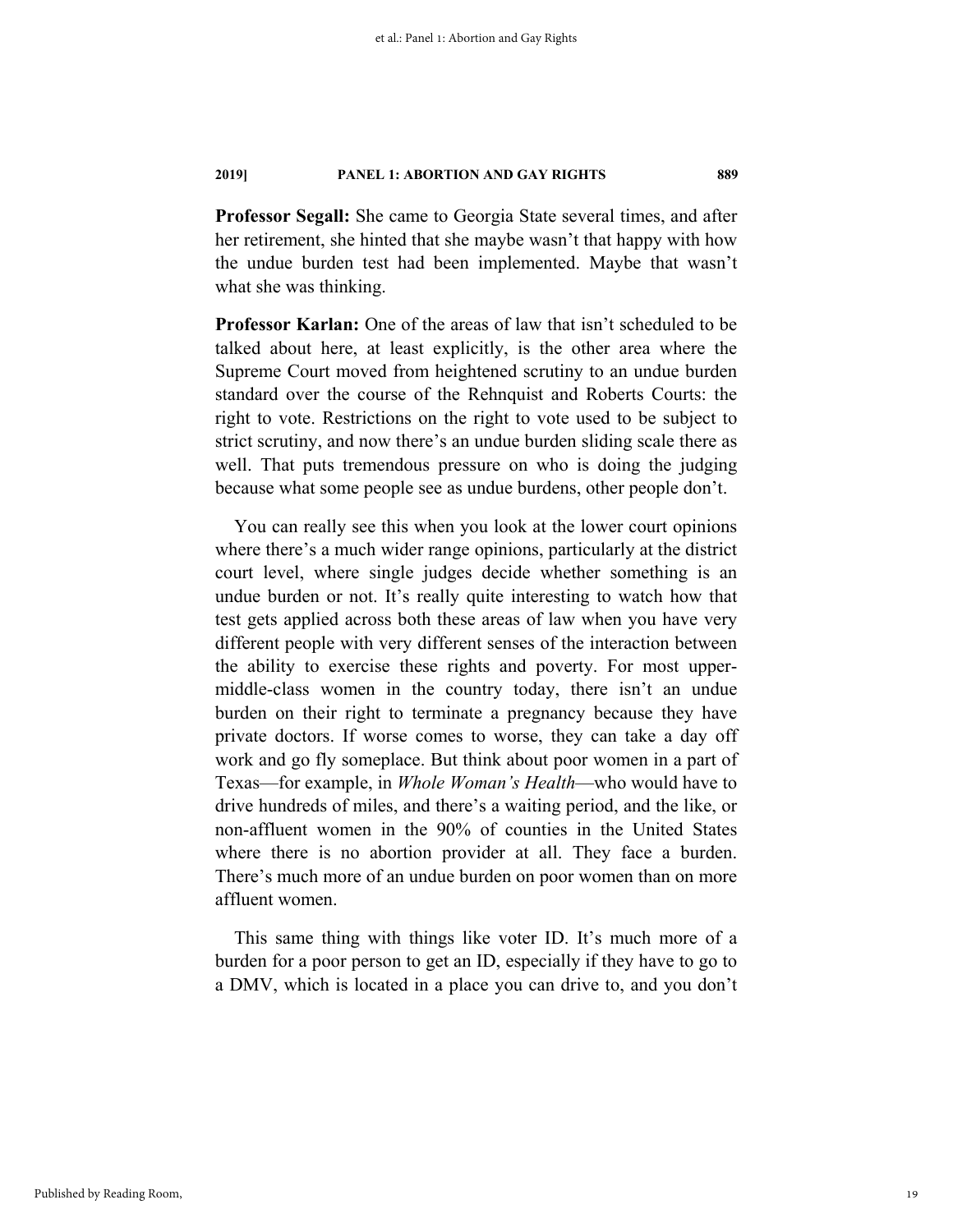have a car, than it is for probably everybody in this room who has a currently valid passport so that they can go on vacation overseas.

**Professor Segall:** I don't, this is a sentence I don't utter very much, but to Justice Scalia's credit, he did, in *Casey*—I think the strongest part of his dissent in *Casey* is that he predicted this undue burden test would be implemented by judges with their own personal views on abortion, not the law. I think Justice Scalia's prediction has come true on that.

**Professor Adler:** It was true in the Supreme Court as well, right? I mean, look at the two *Carhart* opinions. The three judges that wrote the controlling opinion in *Casey* could not agree among themselves what the undue burden test meant in subsequent cases. They were able to agree on language in *Casey*, but I don't think any of them changed their minds in subsequent cases. It's that they understood how that language applied differently. And if they couldn't agree about how that language applied, consistently among themselves, how could we ever expect lower court judges to be able to figure out, in a consistent way, precisely how that test applies? I think it's just inherent in the way the test was formulated.

**Professor Segall:** I want to talk about *Gonzalez v. Carhart* for a minute because we are talking about Justice Kennedy today, and *Gonzalez*, I think, is maybe his most puzzling opinion, or one of his most puzzling opinions. For people who are pro-choice, there was a lot—maybe even people who aren't pro-choice—there was a lot of language in that decision that he wrote that is strange for him.

He talked about abortion doctors. It's a kind of pejorative term. He talked about how women suffered depression after having abortions, though he said there's no data to support that, but he said it anyway. The entire opinion is written very much in a kind of pro-life rhetoric. That doesn't fit into the rest of his decisions on abortion, I don't think.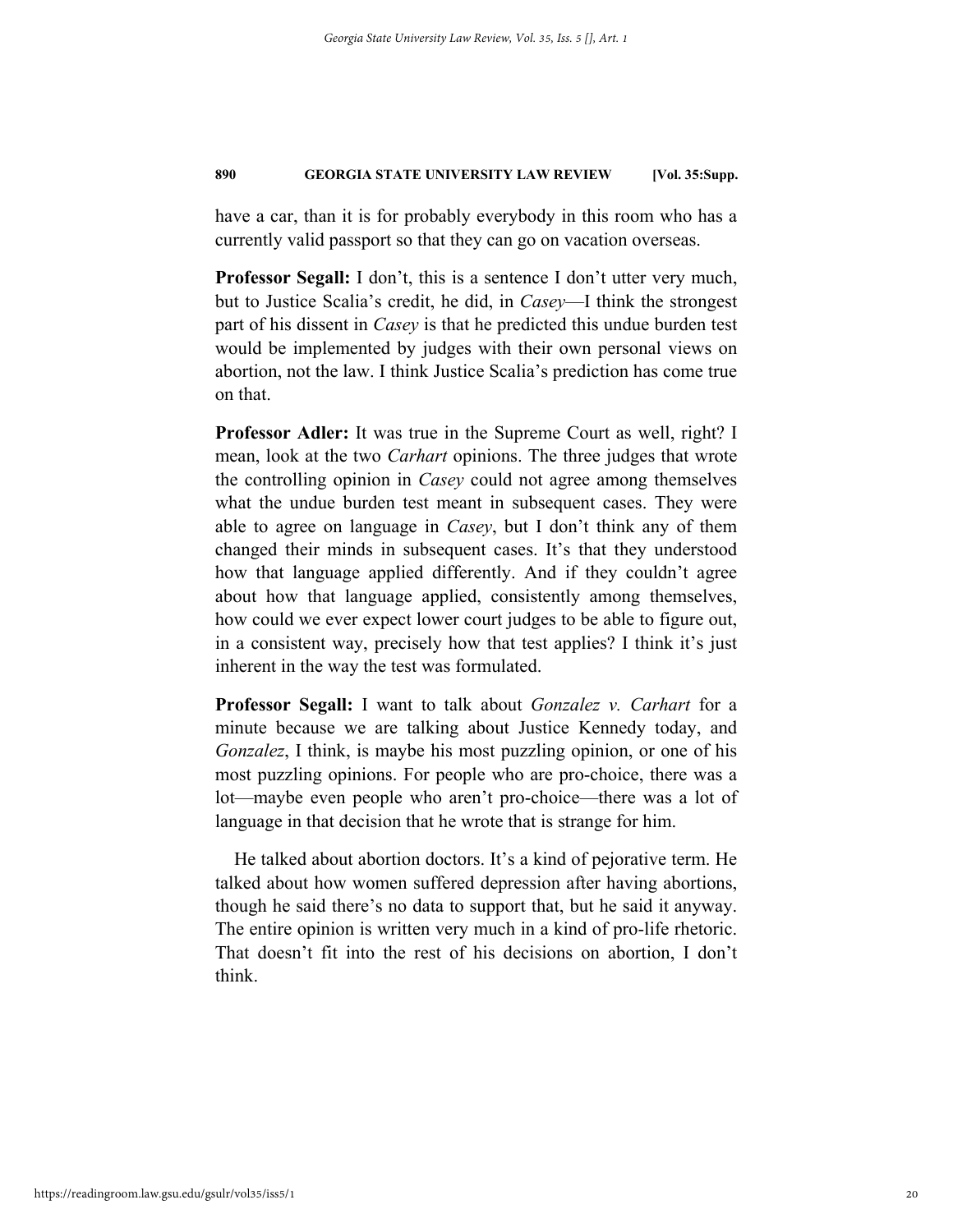So, I'm wondering what we think about that, because I know that opinion offended a lot of people. Dahlia Lithwick wrote a column about that case, I recommend everybody read it. She goes through the opinion sentence by sentence and shows how offensive it is if you are of a certain point of view.

That case upheld Congress's law on "partial-birth abortion" after the Court had struck down Nebraska's law, and it was just a change in votes not a change in doctrine. Any thoughts on that?

**Professor Tushnet:** I have one observation that I wanted to make earlier, which is, in some ways, the disadvantage imposed on us as scholars of both knowing the people who we're talking about and, in some instances, having been there, or having been there working with them, which we mostly have internalized as norms about proper disclosures and the kinds of things we can say, or ought to say, about this person we work with and so on.

I met Justice Kennedy once in my life, so I'm free of that, but I, in writing about Justice Marshall, felt constraints. I still think what I've written is, on a sort of interpretive level, better than what most other people have written, but I felt some constraints. In this particular context, I would want to know who drafted those words.

One of the things that we never talk about is the extent to which the words published in the U.S. Reports come from the pen of the person whose name is attached to the opinion. We all know that the proportion ranges from 0% to 100%. We don't know or those who know are unwilling to say about particular things what the actual proportion is.

On this, could be that the clerk who was assigned to this opinion had strong pro-life views, and it was natural for that clerk to write in that way. Justice Kennedy either didn't notice, or didn't care, or wanted to maintain a relationship with a law clerk. Maybe they're Justice Kennedy's lines—words—but maybe they're not.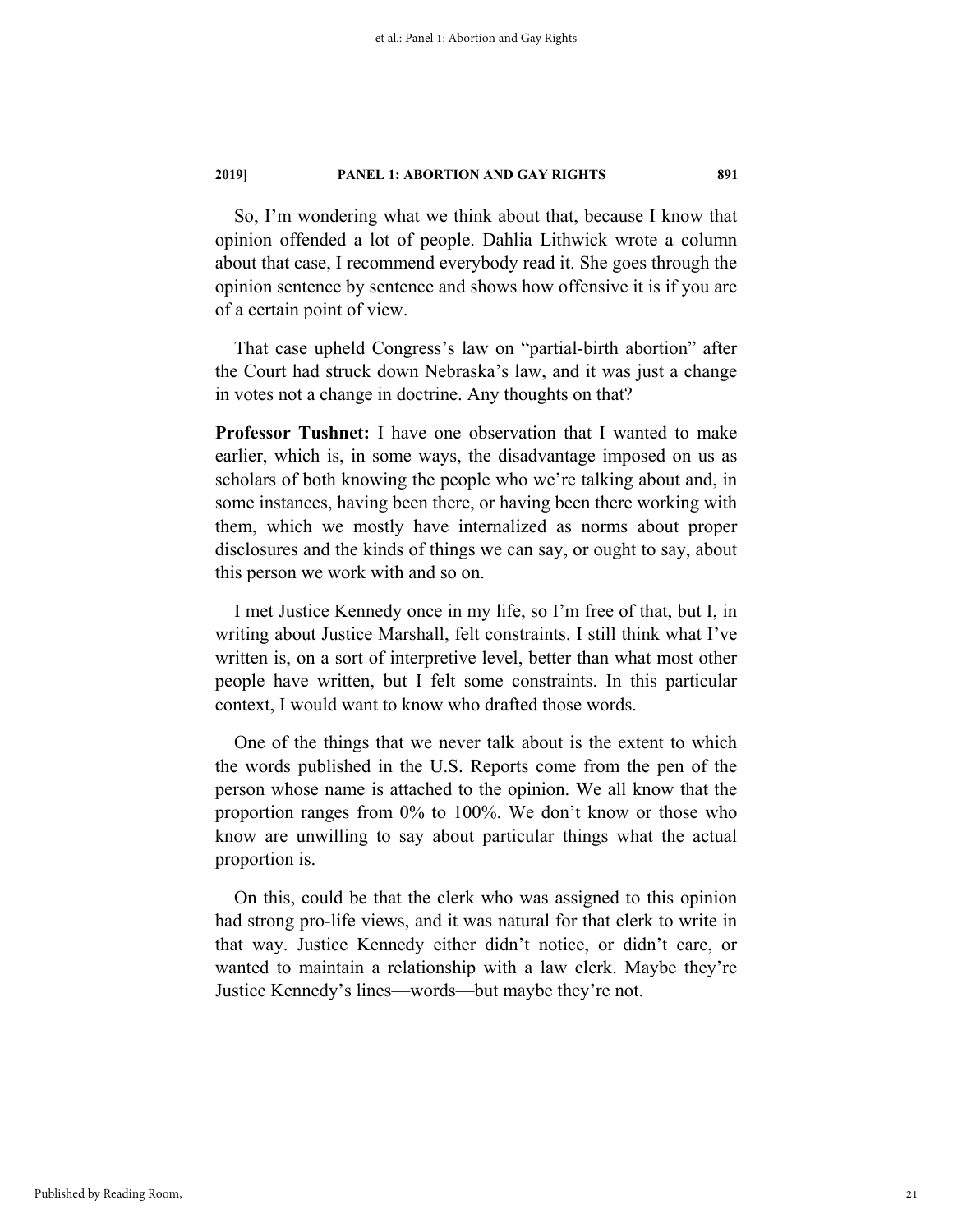**Professor Karlan:** I have a slightly different take. One of the interesting evolutions, and it's going on at the same time as the doctrine is moving, is the shift back and forth between what the purpose of restrictions on abortions is. The words that he's writing in *Gonzalez v. Carhart* are coming at a time when there's this inflection point between the claim that the purpose of regulations on abortions is to preserve fetal life, or has something to do with the idea that life begins at conception, and a quite different theory: that the restrictions are designed to protect women, an ostensibly "feminist" theory of abortion restrictions.

This case comes right around the time that those two things are both going on. So the opinion gets written from the point of view of Justice Kennedy asking himself, "If I were a woman, how would I feel about this particular kind of abortion?" That requires a lot of levels of hypothesizing one on top of the next.

I don't know exactly how that plays out here, but I do think that the argument, and you get to this obviously and most strongly in *Whole Woman's Health*, is it's hard to take seriously a woman-protective rationale for abortion that says, "No woman could ever want an abortion, and therefore, we're just going to close down all of the abortion clinics in Texas." But that was what Texas was claiming, right? So, if you take their rationale seriously, their purported rationale for those restrictions, it's really hard to uphold them. But I think there's a lot going with respect to this question of why exactly we regulate abortion and in the service of which particular values.

**Professor Tushnet:** I think that simultaneously credits the rationales with more than they are worth and undervalues the motivation for offering those rationales. That is, my view is that—

**Professor Karlan:** Oh, I think they're both strategic.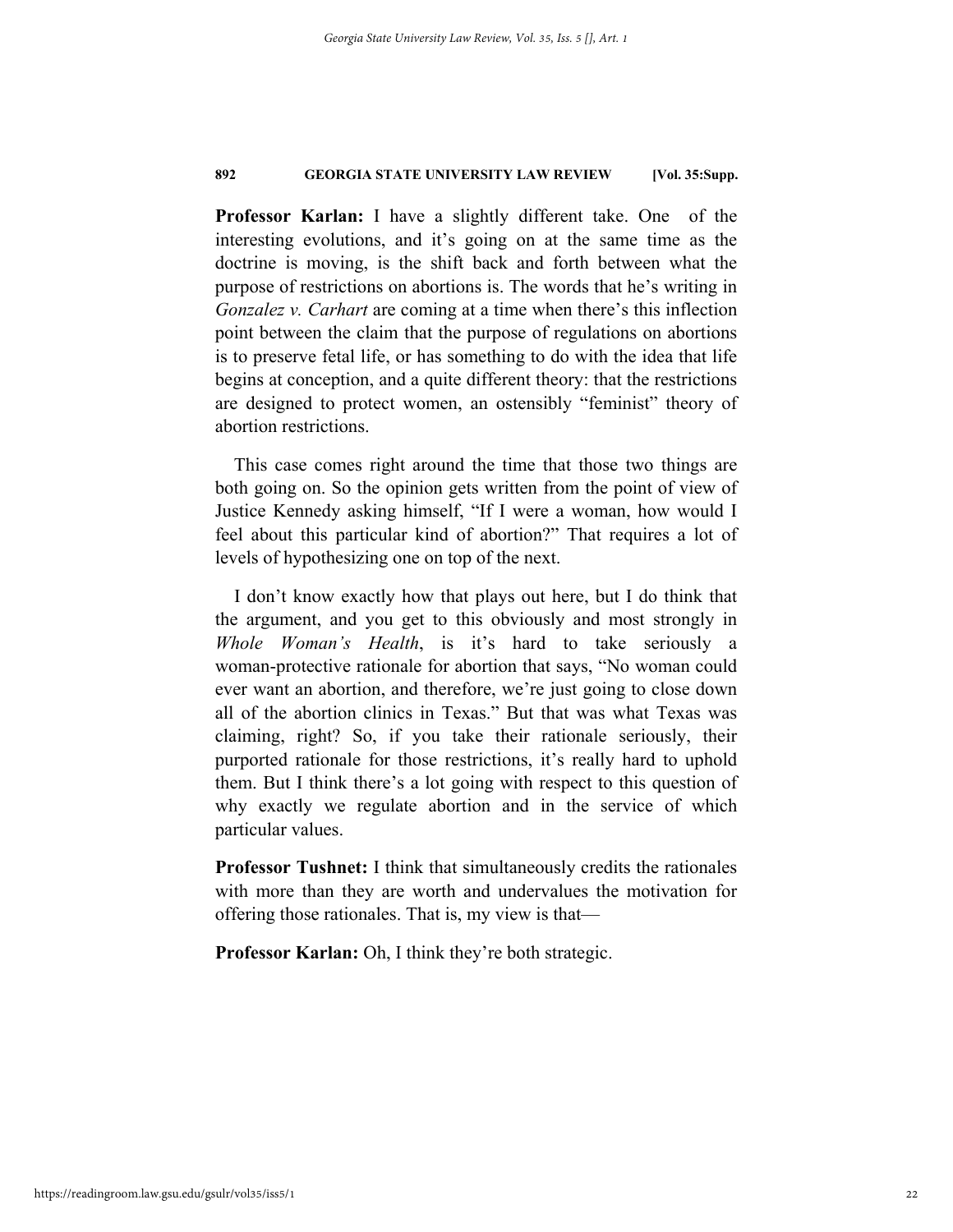But the arguments that people make and the way that the cases play out are quite different depending on what the rationale is that's offered.

**Professor Tushnet:** Well, but the strategic point is how do we who believe that abortion is murder persuade people who don't have *that* belief to nonetheless uphold restrictions to the point of a complete prohibition on abortion?

#### **Professor Karlan:** Right.

**Professor Tushnet:** Then you have to ask not why is there this shift in the rhetoric to the pro-woman but what is it that leads pro-life people to believe that this rhetorical shift from rhetoric A, which hasn't yet succeeded, to rhetoric B, will succeed? What are they thinking about the targets of the rhetoric that they're generating?

**Professor Karlan:** But that's what I just said.

**Professor Segall:** Okay, we can—we'll go with that. In the last few months, two different Courts of Appeals have upheld laws substantially identical—similar—to the laws the Supreme Court struck down in *Whole Woman's Health* just a couple years ago. They did so making distinctions that none of us would find persuasive. What do we think is the future of this? Because certainly these two different Courts of Appeals, the Fifth Circuit and I believe the Tenth or the Eighth, are really saying to the Supreme Court, "We don't view *Whole Woman's Health* as binding. We're not going to follow it." They upheld laws that were struck down.

**Professor Adler:** As a start, I think it's worth noting that I think Justice Kennedy certainly thought *Gonzalez v. Carhart* was consistent with *Casey*. I think one can find plenty in *Casey* to support not just the outcome in *Gonzalez v. Carhart* but also the rhetorical moves.

What's interesting about *Whole Woman's Health* is not, to me, at least, is not Kennedy's vote, but Kennedy's decision to assign the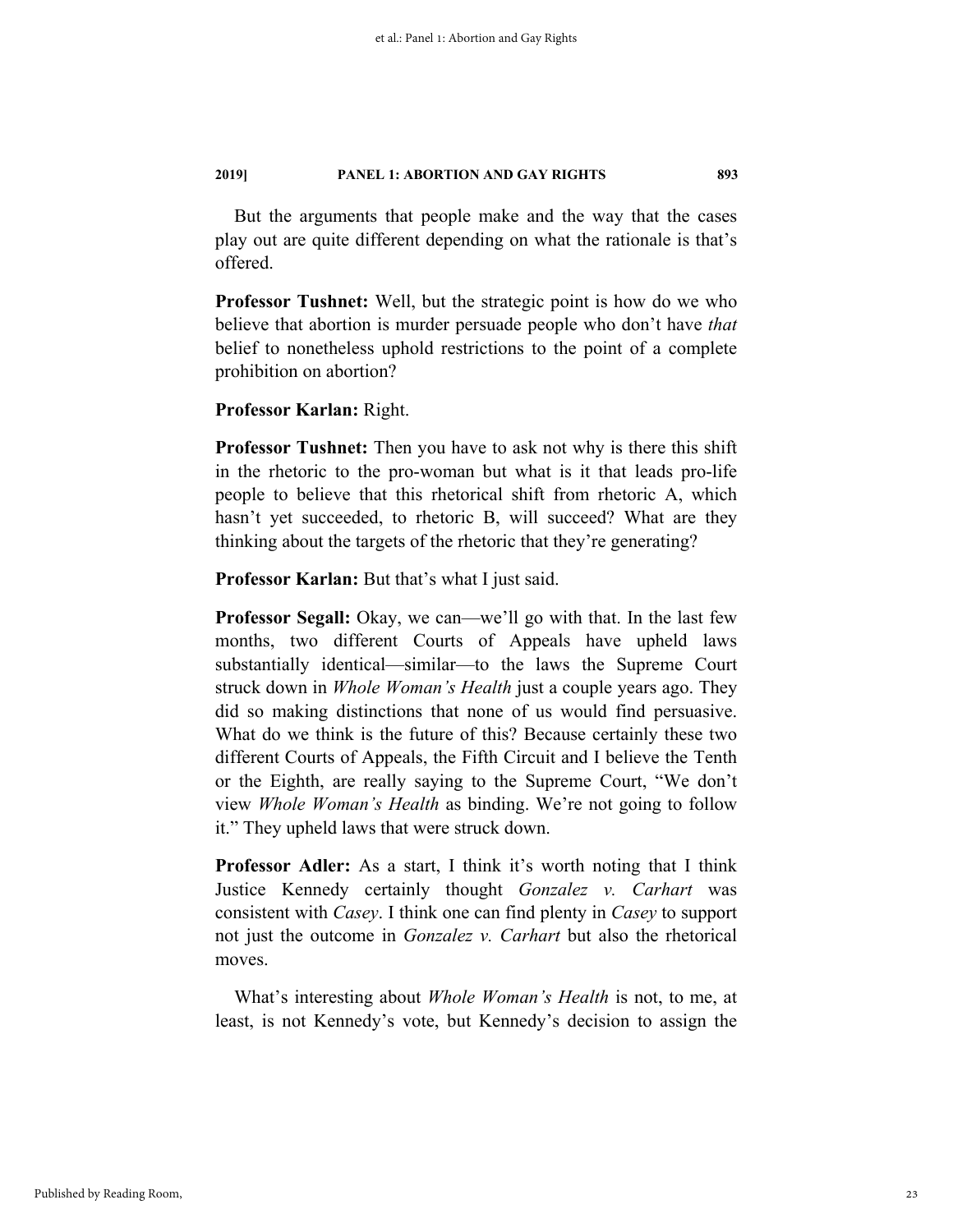opinion to Breyer because the framework and the way it's applied, - the way Justice Breyer understands undue burden, and discusses undue burden, and applies undue burden-- is a break from the way it was articulated in *Casey*, and certainly in the way it was understood and applied by Kennedy in *Gonzalez v. Carhart*. I think when you see that, doctrinally, in any area, lower courts have a difficult time because they may see a certain continuity, and then they see an opinion that breaks that continuity. The question is, do we have to reunderstand this whole doctrinal line, or do we assume that that's an outlier?

I think when you combine that with the fact that there are clearly quite a few judges that have a disagreement with or a hostility to the entire abortion jurisprudence since *Roe*, you would expect this. Knowing how to understand the undue burden test, post-*Whole Woman's Health*, is hard because *Whole Woman's Health* is Breyer's formulation. It's not the formulation we had been trying to make sense of for the preceding twenty-five years.

**Professor Segall:** But it is more rigorous, though. I mean, you would think that Justice Kennedy's—Breyer's analysis is more heightened scrutiny than undue burden, I think.

**Professor Adler:** Well, it's this kind of balancing. It's a way of approaching means/ends balancing, which we see in a lot of Justice Breyer's jurisprudence, that is different than the way at least a lot of lower courts had understood undue burden to work up until that time. We see this in lots of doctrinal areas where you see the one case that marks a departure from the way a doctrine had been understood. You often see lower courts spending some time, sometimes struggling, to figure out how to account for that departure and how to make sense of it. When you add to that the underlying resistance to the doctrine to begin with, we shouldn't be surprised to see these sorts of decisions.

**Professor Tushnet:** Just one point about these recent opinions and one more general point. The recent opinions—I don't recall whose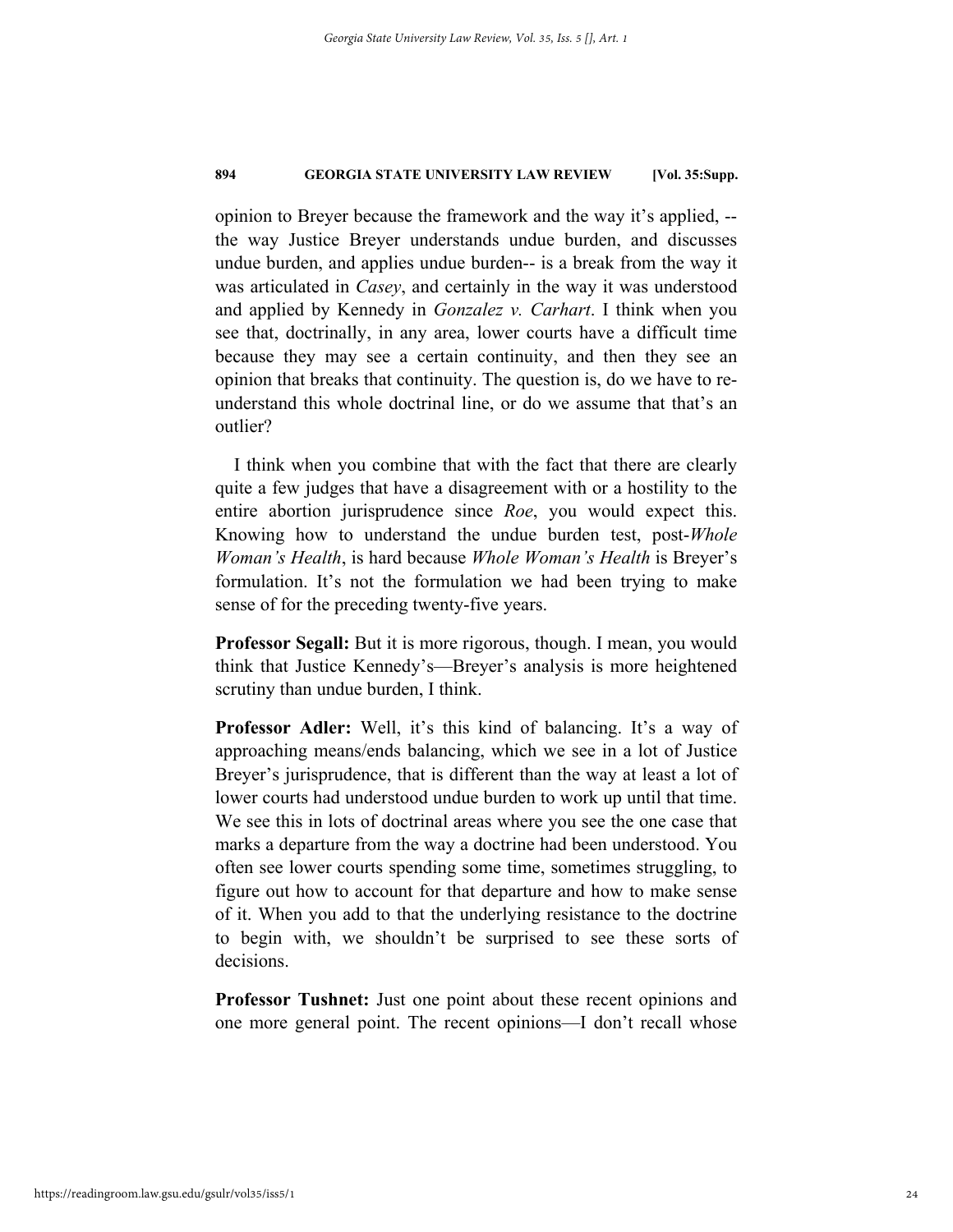analysis this was, it's not mine, originally—say, "Let's look at what Breyer said in *Whole Woman's Health*. Here are the kinds of things he said we have to take it into account. Some of the things that were taken into account in *Whole Woman's Health* were Texas-specific. Other things were general scientific stuff." The critique of these other more recent opinions is that they reevaluate the non-state-specific information that was used in *Whole Woman's Health*. That's different from saying, "We take those general things to be established, but in doing the balancing, the state-specific things come out differently, lead to a different outcome." They challenge the non-state-specific stuff. That's the difficulty.

For the more general point is, I think the relevant case to be thinking about here is *Janus*. That is, what are the conditions for overruling? Suppose one of these Eighth or Fifth Circuit cases gets to the Supreme Court, and they decide to grant review on it. That's also a contingent question. If they grant review, are they going to say, "Well, let's go through *Whole Woman's Health* and see if this really is an undue burden," or are they going to say, "Let's think about overruling it, and what did we say about overruling decisions in *Janus*?" You go through the five or six criteria in *Janus*, and they are all satisfied with respect to *Roe v. Wade*, with one exception of the reliance discussion, which was the weakest discussion in *Casey* anyway.

I think that, depending on one's time horizon, probably unproductive to worry much about the application of the undue burden test in particular cases. I'm not saying that the Court's going to overrule *Roe* next year or in two years or three years. But, with a changed composition, assuming that it occurs, I don't think there's any question about whether *Roe* will be overruled or not, Senator Collins notwithstanding.

**Professor Segall:** All right. Two comments before we take questions. One is, I think these lower court decisions might anger Chief Justice Roberts because I don't think they fairly interpret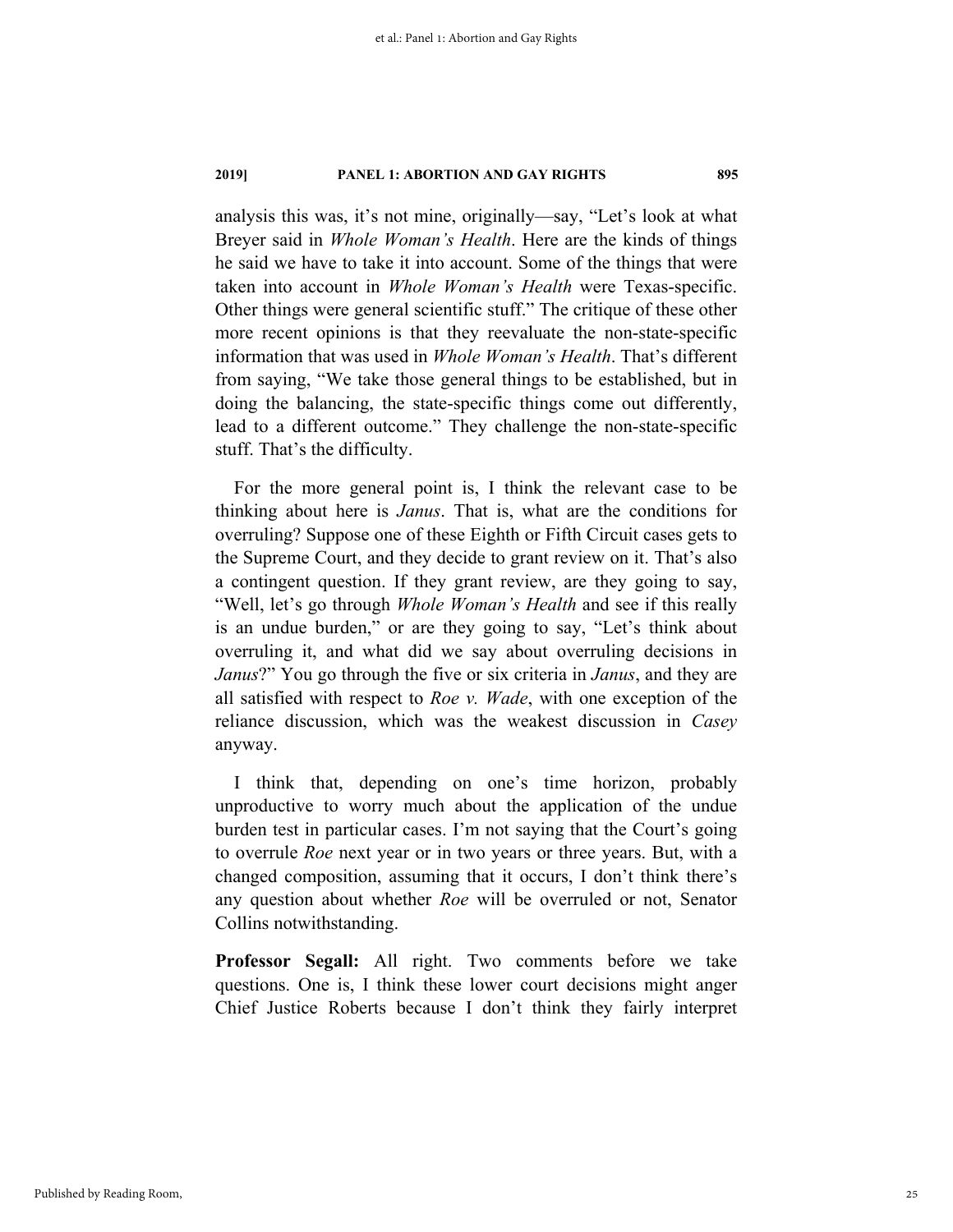*Whole Woman's Health* at all. I think they basically don't follow them at all. That may or may not make Chief Justice Roberts mad as an institutionalist protecting the Court's integrity.

I was asked by a reporter yesterday if I thought the Supreme Court, assuming Kavanaugh gets confirmed, would reach out to decide issues involving women in the next couple of years, and how controversial would that be, if they have five votes, to do something to *Roe*, or some other case involving sexual harassment or discrimination against women. Would these Justices do that in the next two or three years? I'm pretty sure they would not, based on something you said a long time ago, which is, "Try to imagine a New York Times headline, and if you can't, then the Court probably won't do it." It's hard to imagine with Kavanaugh getting on the bench, this Supreme Court doing something dramatic that's perceived to hurt the interests of women in the next few years. Could be wrong.

With that, questions from the audience. Please come to this podium here. Introduce yourself, and we'll take it from there.

**Professor Adler:** If I could just, really quick, while people are lining up.

#### **Professor Segall:** Yes.

**Professor Adler:** I think we have to think, too, about what leads cases to go to the Court. It's not clear to me that abortion-rights groups are going to file cert. petitions for fear of an opinion that would, at the very least, narrow *Casey*, or severely constrain *Whole Woman's Health*, and so on. The real question will be whether or when a State law gets struck down, I'm not sure the Court accepts those cases when a State seeks cert. in the near term. So, in the shortterm horizon, it's not clear to me how soon one of these cases gets to the Court.

**Professor Segall:** I agree with that.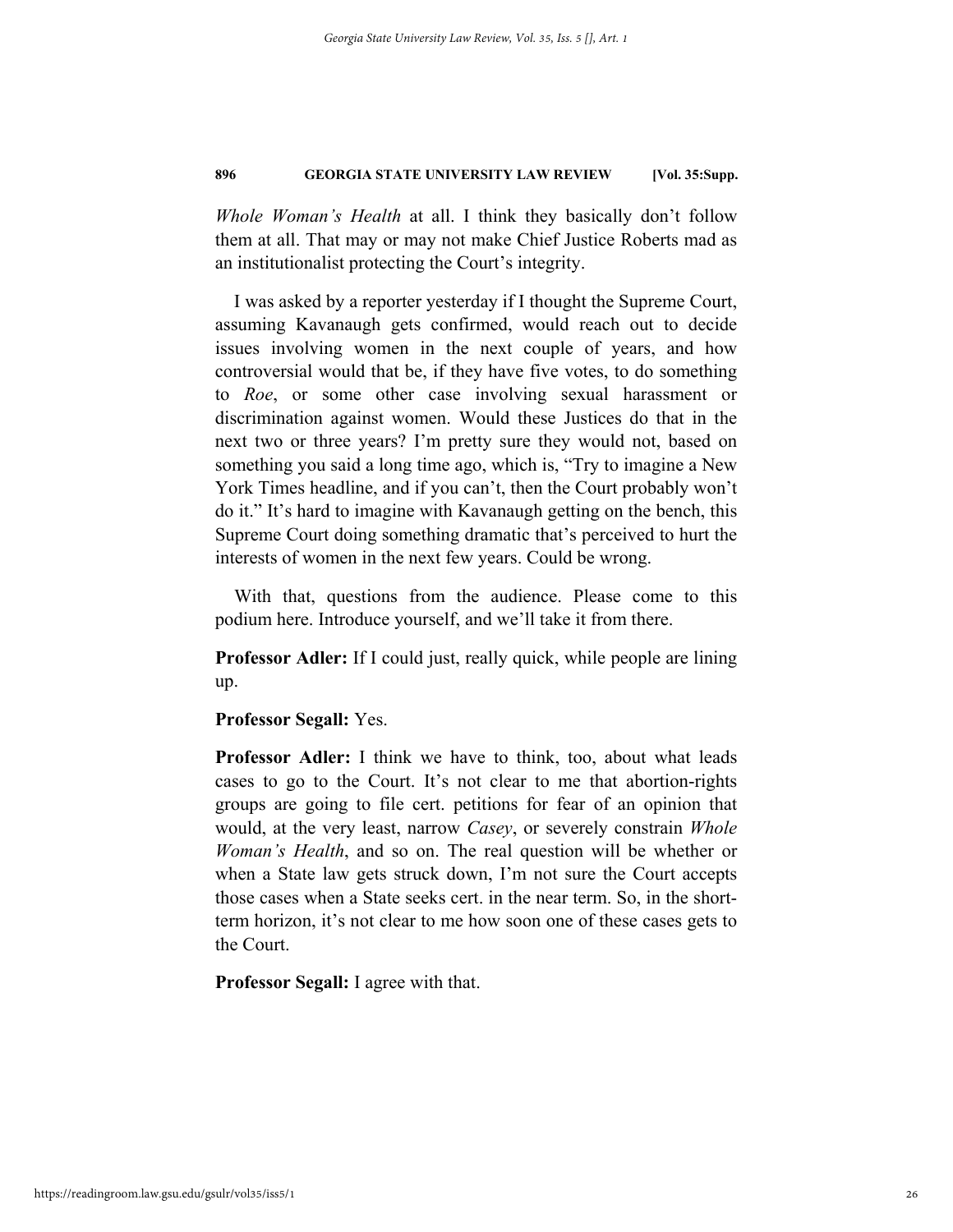**Professor Michael C. Dorf**: I'm Mike Dorf; I'll be on the next panel. So, I have one tiny little point, and then kind of a comment/question. Earlier in the discussion of the gay rights cases, the question came up whether the Court had applied this animus idea elsewhere. One case that wasn't mentioned was a per curiam from 2000 called *Village of Willowbrook v. Olech*, which involved a so-called class-of-one discrimination. There was discrimination against just one woman. The issue was whether that kind of allegation states an equal protection claim. The Court said "Yes."

Breyer wrote a concurrence in the per curiam saying that the lower court actually preserved a claim that the village's decision was based on animus toward this woman in particular. The village made her give a thirty-some-odd-foot easement when everyone else had to give a fifteen-foot easement. She says that the people in the village who run the village hated her. So, Breyer says, "You can't do that. That's animus."

Interestingly, Kennedy didn't join Breyer's concurrence. I'm not sure what we make of that, but that was interesting to me.

The other point was on the nature of the undue burden test. Jonathan said, correctly, that Breyer's version of the test in *Whole Woman's Health* is not exactly the earlier version from *Casey*. However, the earlier version is not remotely O'Connor's still-earlier version. O'Connor's version in dissents in a couple of cases in the 1980s said, "We don't even apply strict scrutiny, or any kind of heightened scrutiny, unless the law first passes a threshold of unduly burdening the right to abortion."

That's not what the plurality opinion says in *Casey*. What they say in *Casey* is, "undue burden is a shorthand for the outcome of this sort of test, which you see whether the burden is substantial." Thus, the test has changed at least twice. But that isn't especially unusual to this area. Think about the way in which strict scrutiny evolves in affirmative action cases. People take the preexisting tests, and they move with them. The question then is whether that's a reason to be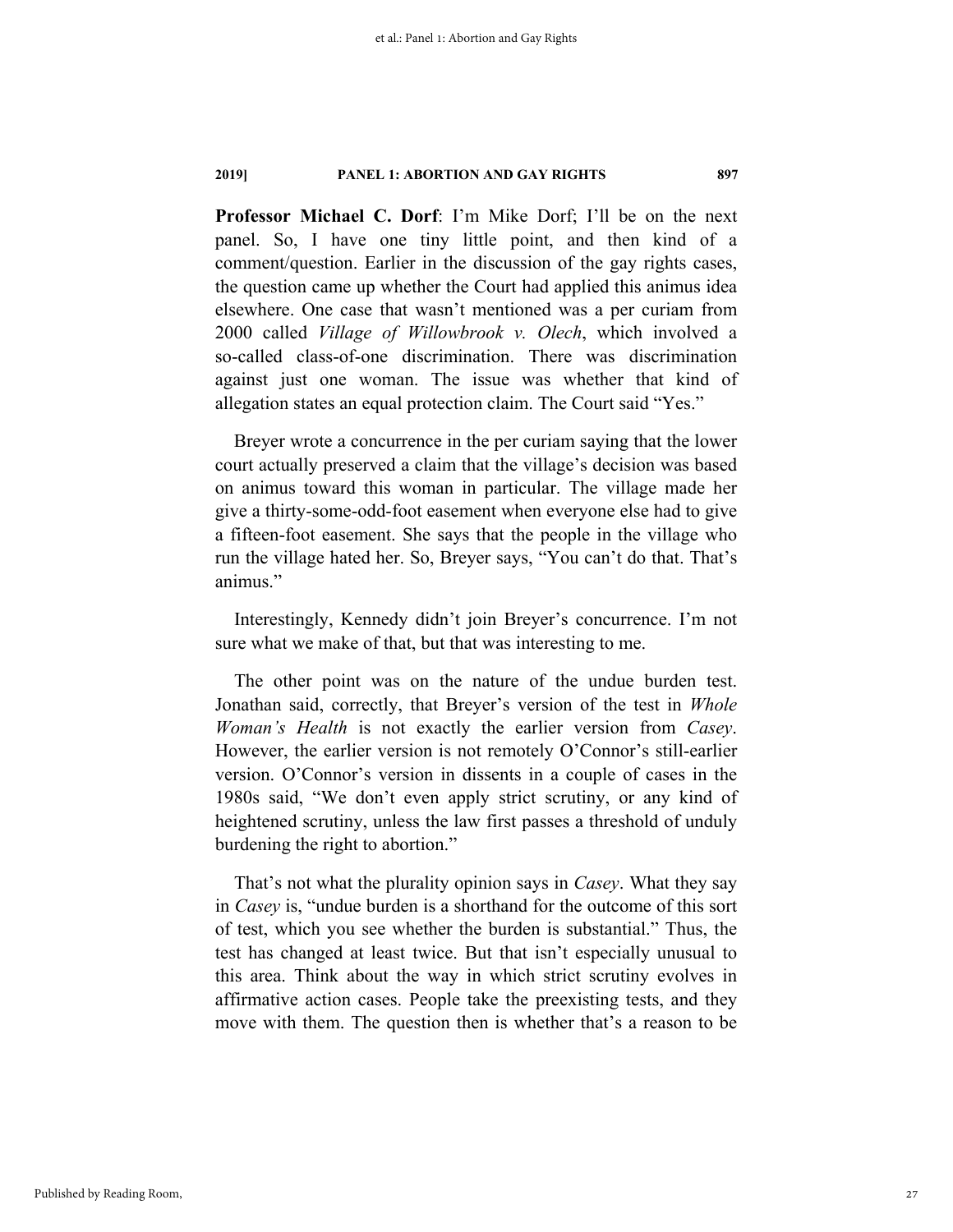skeptical of all doctrine, as Mark is, or is it just to say, well, that's the nature of a common law system.

My question is, is that a feature or a bug?

**Professor Adler:** The description is right. The common law aspect, I think, is an important part, because you're writing an opinion to explain the doctrinal application given a particular set of facts that have been presented and particular arguments that have been presented. While you may be trying to articulate the underlying principle in a way that will enable lower courts and future courts to do something consistent, it's necessarily going to be underdeveloped in future cases, especially the cases that reach the Supreme Court because, for a whole bunch of reasons, those are the cases that are most likely to have been the least controlled or least dictated. And so that is an—and whether that's a feature or a bug of the system, I would just say that that's the way the system works, and we have to make the best of it. There are positives to it; there are negatives to it.

**Professor Segall:** Before we get to the next question, I do feel obligated—because this is being shown on C-SPAN at some point, other places—to mention, in light of Mark's comment earlier that Mike Dorf, who just asked that question, was Justice Kennedy's law clerk during the term that *Casey* was decided. Not suggesting anything Mike just said reflects anything about what actually happened during that time, but I do think it shouldn't go without passing.

All right. Next person.

**Professor Eugene Volokh**: Hi. Eugene Volokh from UCLA. I was going to say the same thing that Mike said, so let me elaborate a little bit on it because I think it's important, in part, because whatever flaws there may be in *Casey*, I think criticizing the undue burden test, it seems to me, has become a cottage industry in ways that I'm not sure is entirely justified. Mike has written about this. There's also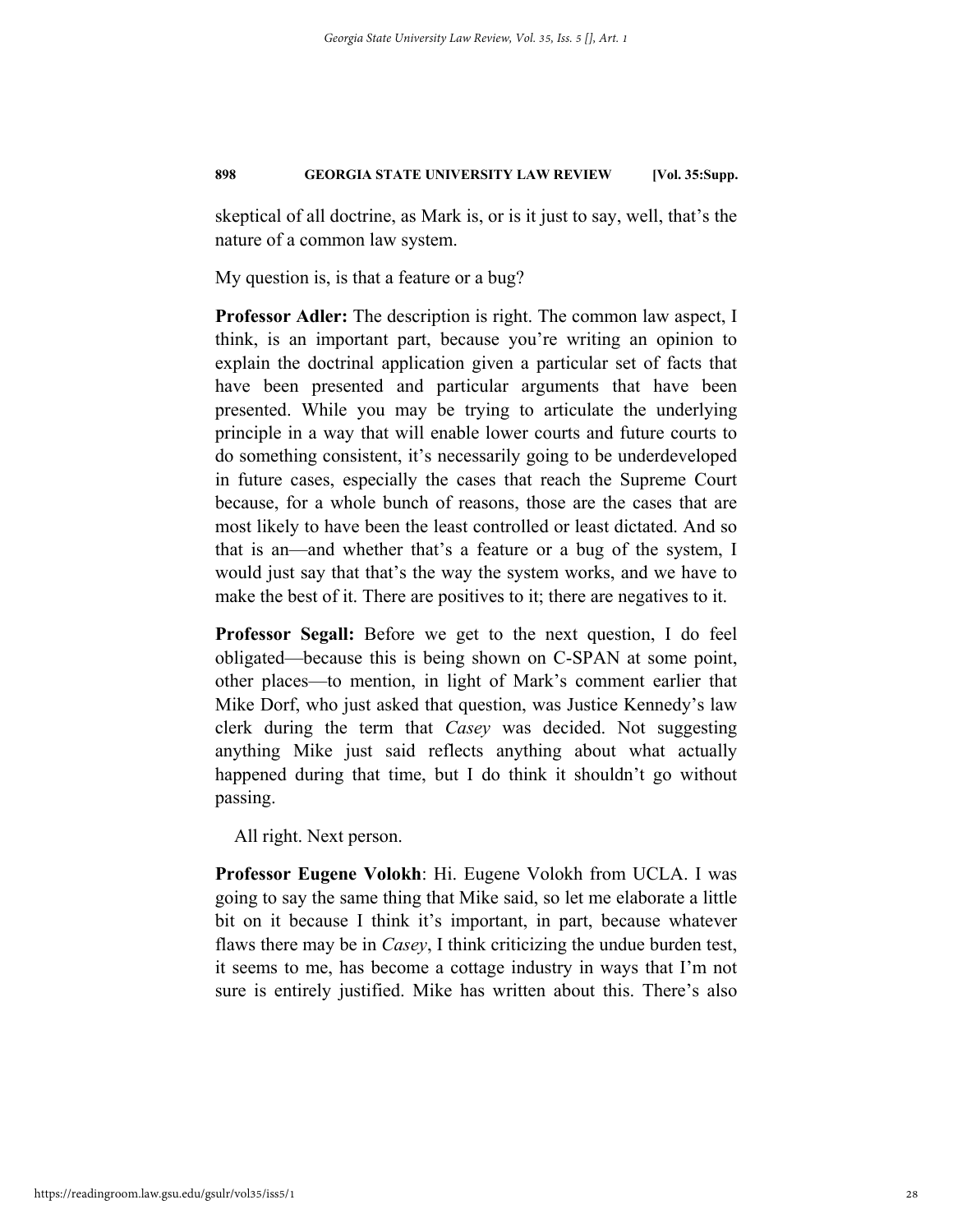Alan Brownstein at UC Davis. He wrote an excellent article about this.

Here's a possible hypothesis. For pretty much every substantive, non-equality right, the Court adopts some form of substantial burden test. The undue burden test, as somebody quoted, the three-Justice opinion in *Casey* says, "It suddenly has the purpose or effect of interposing substantial obstacle." So, that's basically the substantial burden test.

If you look at ballot-access cases, there's a substantial burden threshold. Traditional right to marry cases, like *Zablocki v. Redhail*, substantial burden threshold, which helps explain why certain marriage-license fees aren't struck down, marriage waiting periods, and such. Indeed, for voting rights, historically, one of the things for registration waiting periods, one inquiry has been on how burdensome they are. The emerging Second Amendment case law is chock full of discussion of whether something is really a very serious restriction on abortion or a less than substantial burden. Time, place, and manner restrictions in free speech law don't say substantial burden, but they ask if something leaves open ample alternative channels. That is, in effect, as Alan Brownstein pointed out, a substantial burden test because if it leaves open alternative channels then the theory is it's only a modest burden.

So, if that's so, doesn't it make sense that, difficult as it is to draw the substantiality line, but that abortion rights would have a similar threshold requirement to try to distinguish what are seen as, rightly or wrongly, as a modest burden from ones that really go to the heart of the right?

**Professor Karlan:** I don't think anybody disagrees with any of that. The question is, what counts as a burden? What's interesting is the retreat on the Court from thinking about things that actually burden the right. So, that's why I said that the action is all in who is applying these tests. Because if you read, for example, Judge Myron Thompson's abortion decision from Alabama, he talks about just how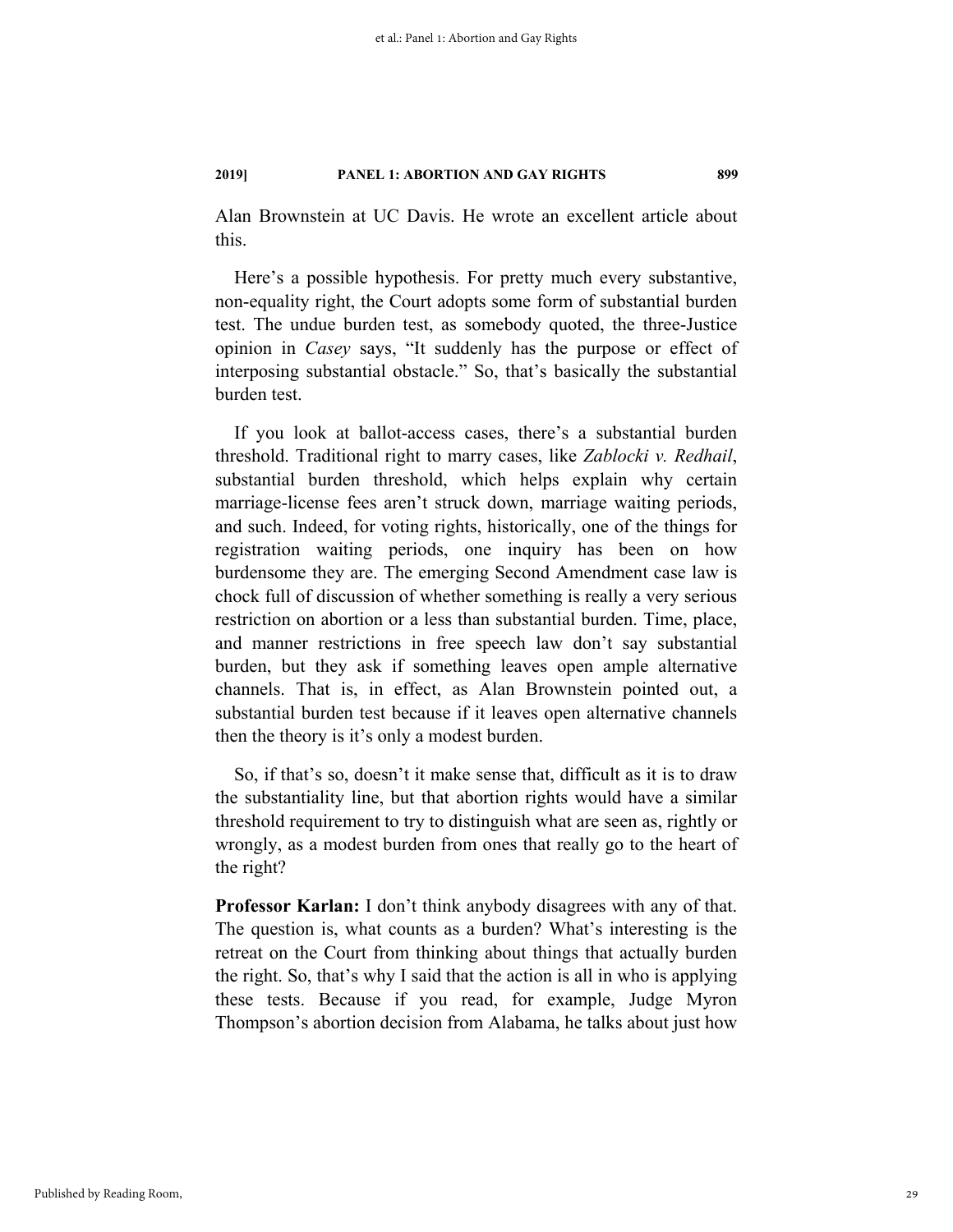difficult it is for a woman to get to the places where abortion is still allowed, and he has to spend a lot of time going through a whole lot of GIS expert testimony about just how hard it is, and how costly it is, and how long it takes. I don't think that people on the left would have a problem with an undue burden test if it was applied by people who took into account the actual situation of the lives of the people who are being burdened. That's not the problem.

I would have no trouble with an undue burden test at all if it was applied by people who understood the burdens on the actual people's lives who are affected. What tends to happen instead, though, is that it's abstracted up to a level where you think to yourself, "Well, if it wouldn't be an undue burden for me, then it's not undue." That's, I think, where the trouble is. I don't think people think that abortion jurisprudence is unique here, and I think you're right in pointing that out. For example, when courts talk about these things in the context of voter ID, different courts have very different views, depending on whether they think it's actually a burden on poor people to make them spend \$32.

I had a witness on the stand in my voter ID case when I was working at DOJ who said her cash income per month is \$300. So, for her, \$32 to get an ID and three hours on buses to go and get it is an undue burden. I guarantee you, there are a huge number of judges— Judge Posner before he had his recantation on this—who just thought everybody has an ID. How difficult could it be to get one? Well, if you were born at home, and you don't have a birth certificate, it's really difficult. If your parents were illiterate, so they misspelled your name on the birth certificate, it's really difficult. If you don't have the sophistication to understand how to deal with government bureaucracies, it's really difficult.

The same thing is true of abortion. What's distressing about the Supreme Court is that, unless you spend huge amounts of money, and millions of dollars were spent on *Whole Woman's Health* by foundations that funded the litigation, you would not have had the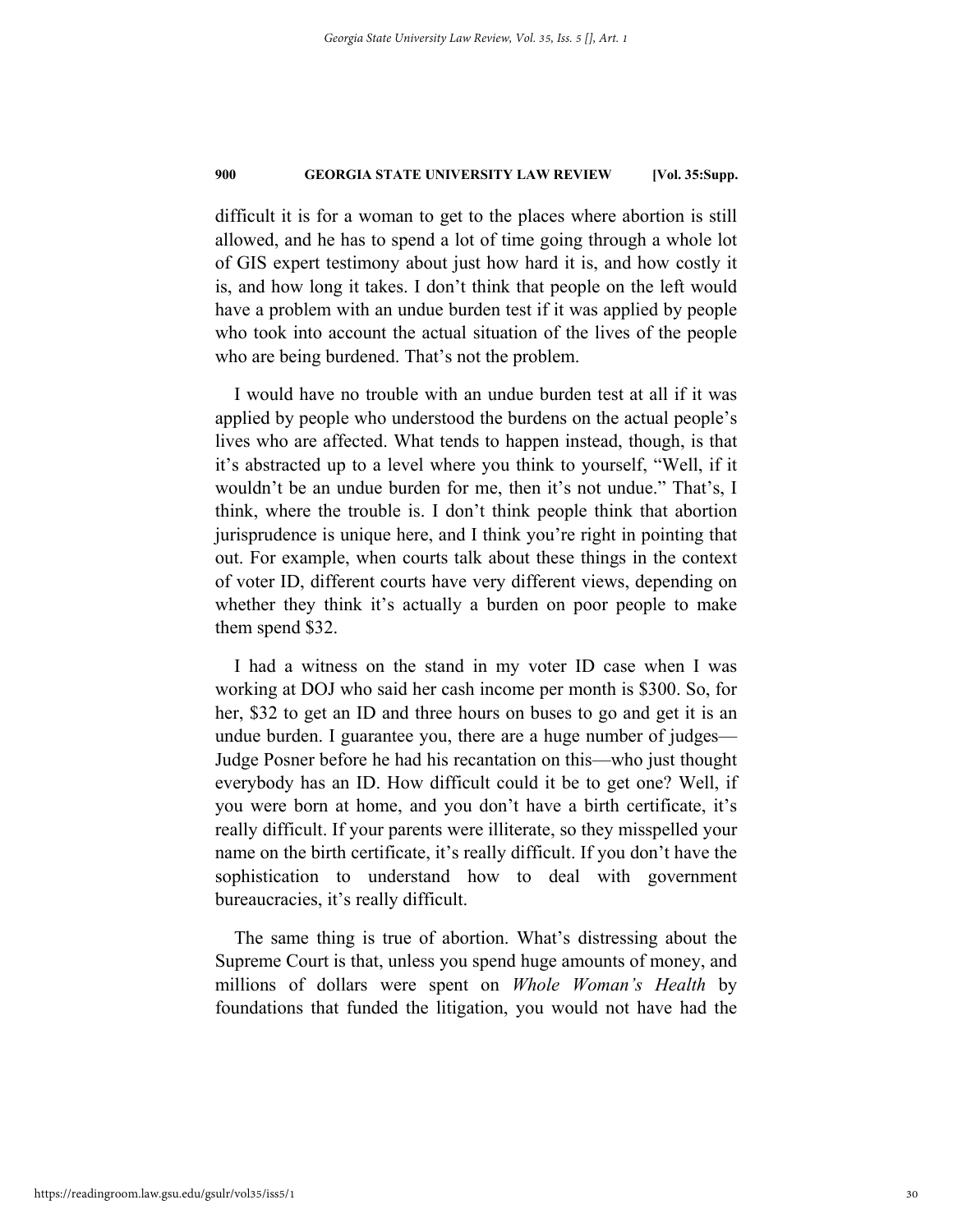data in the record there that would enable you to show what the burden is, and that's what makes an undue burden test so frustrating for people who believe in the underlying right. The undue burden test requires a kind of litigation that is very difficult to do.

**Professor Tushnet:** This is responsive to the bug/feature point, but I think Eugene's comment brings it out. I've been waiting for years to do this. This reminds me of the scene in Chinatown, "She's my daughter. She's my sister." It's a feature, and it's a bug. It's a feature of legal reasoning, and the bug is, it's entirely dependent on who is doing the reasoning.

**Professor Segall:** I do want to mention that Eugene Volokh, who just asked that question, clerked for Justice O'Connor in the 1980s. I'm not sure exactly when.

We have time for maybe one more question. I'm sorry, Ilya.

**Esmat Hanano**: Good morning. Esmat Hanano. I am on the Law Review here. So, I had a pretty great Constitutional Law II professor, and we talked a lot about the messiness surrounding the gay rights decisions and Justice Kennedy's writing focusing on animus. My question's kind of predictive. I know you all said that the decisions are safe and nothing to worry about, but looking forward, who would step into his role and take the charge for gay rights, and what would be the test that should be applied going forward? Do you see the liberal wing hardening their stance and saying, "We need to push for heightened scrutiny," or calling back to the earlier opinions?

**Professor Adler:** There's no replacing Justice Kennedy on these issues. Whether you like or dislike his approach, there were features in the way he approached these cases, wrote about these cases- because he wrote the opinions, laid out—there isn't anyone on the Court that's going to do that. Are there reasons to believe that the Chief Justice, for example, might be particularly resistant to overturning or undermining certain aspects of some of these cases due to his concern about maintaining continuity? Perhaps. But you're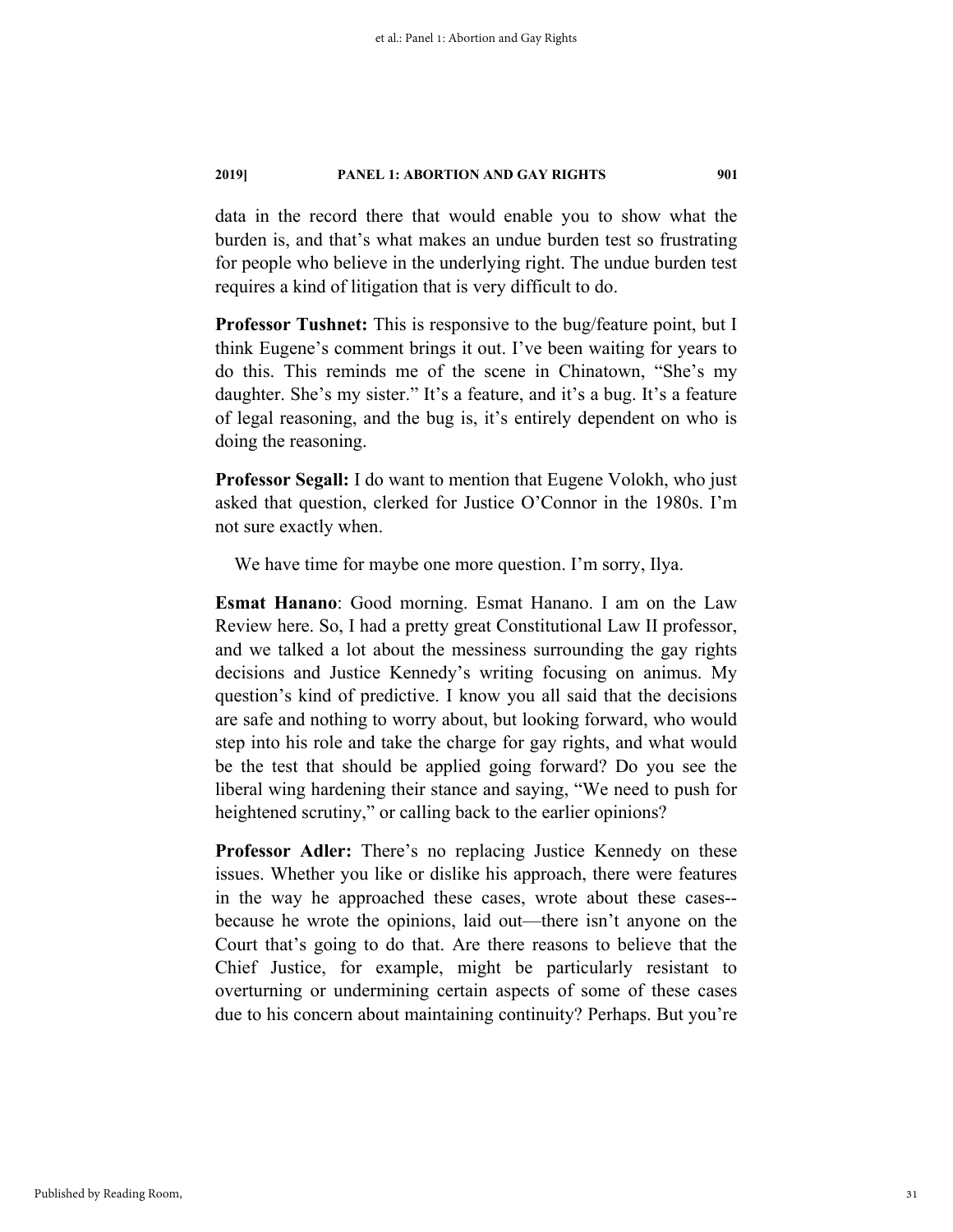not going to see a Chief Justice Roberts opinion that remotely resembles a Kennedy opinion. I mean, that's just not going to happen.

**Professor Karlan:** Until gay people become states, at which point, he'll talk about their equal dignity.

**Professor Tushnet:** There are two things. One is on what I think of, somewhat disparagingly, the mopping-up issues: the spousal benefits, the adoption issues. There's nobody going to replace Kennedy, and the odds are that cases will come out to say, "Well, we said gay marriage, but we didn't say any of these other things." Maybe one or two of them will say, "Yes, you have to provide spousal benefits," and those will be assigned randomly with the—

**Professor Adler:** Or they'll be per curiam.

**Professor Tushnet:** I just want to note, if a direct challenge is brought, it wouldn't be surprising to see Chief Justice Roberts doing a Chief Justice Rehnquist in *Dickerson*, "Of course, I thought *Miranda* was wrongly decided, and I still do, but you can't come in our face even though we said you could. We're going to reaffirm *Miranda*." Similarly with *Obergefell*, were there to be a direct challenge.

**Professor Karlan:** One thing I'd like to say to you because you're in law school now is that when I was in law school, Georgia still had a sodomy statute that made it a twenty-year sentence for anyone who engaged in oral or anal sex, regardless of the sex of their partner, but it was obviously applied differently. When I was clerking, the Supreme Court decided *Bowers v. Hardwick*, so if you take a slightly longer view of this, where the Supreme Court will be when you're the age of the people on the panel, and what the Supreme Court's approach to gay rights will be at that state, is very different than over the next short term.

One of the things you should be thinking about is, where do you want to move the Court over your professional lifetime? You should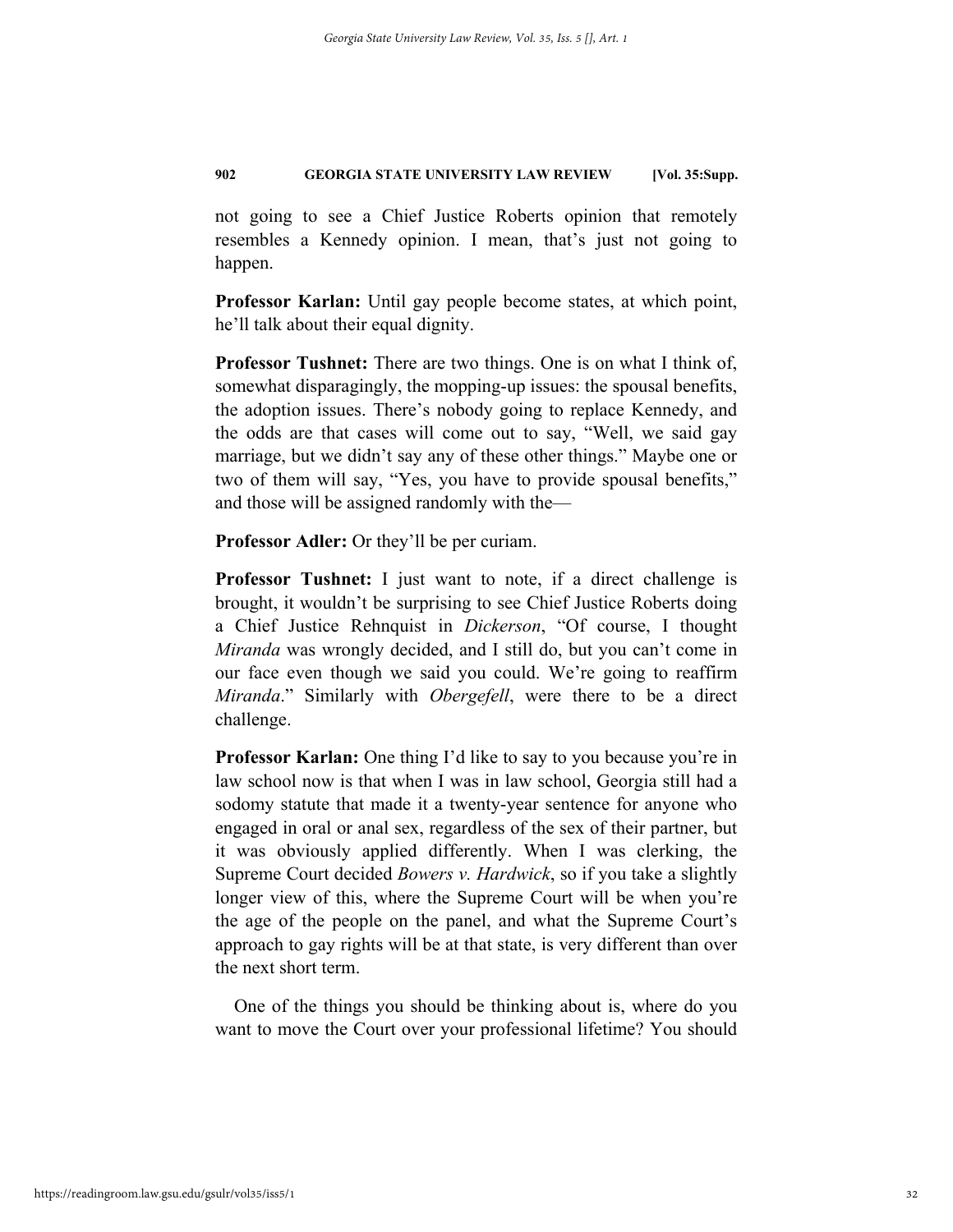be thinking about more than just where is the Court going to be over the next five or ten years. History's longer than that.

#### **Professor Segall:** All right.

**Professor Karlan:** I hope.

**Professor Segall:** Ilya, if you can be quick, you can have the last word.

**Professor Ilya Somin:** Just a quick question.

**Professor Segall:** Identify yourself first.

**Professor Somin:** Sure. Ilya Somin, George Mason University. The question actually relates to the first part of your discussion about the gay-rights cases that, as you and a lot of people mentioned, is not clear to have much doctrinal coherence, but—and I've criticized them on this basis myself—but maybe what's really going on is a confluence of several things that come together in the gay rights cases, like it's a group with a seemingly mutable characteristic, they're the object of prejudice, the rights and questions in many cases involve intimate or very private behavior, it's very important to people's ongoing liberty and autonomy, and so on.

Kennedy mentions all these elements in his different opinions. But, he's reluctant, or he was reluctant, to tell us what would happen if some of these elements were there but other ones were not. This also has the advantage from the point of view of some of the Justices, perhaps, of ensuring that these precedents are not easy to use outside the gay-rights area, where maybe only one or two or three of these elements are present.

Could they perhaps be explained by the idea that this is a confluence of several different things which come together here, and they didn't want to tip their hand or didn't agree on what should be done in situations where some of these elements are present but not others?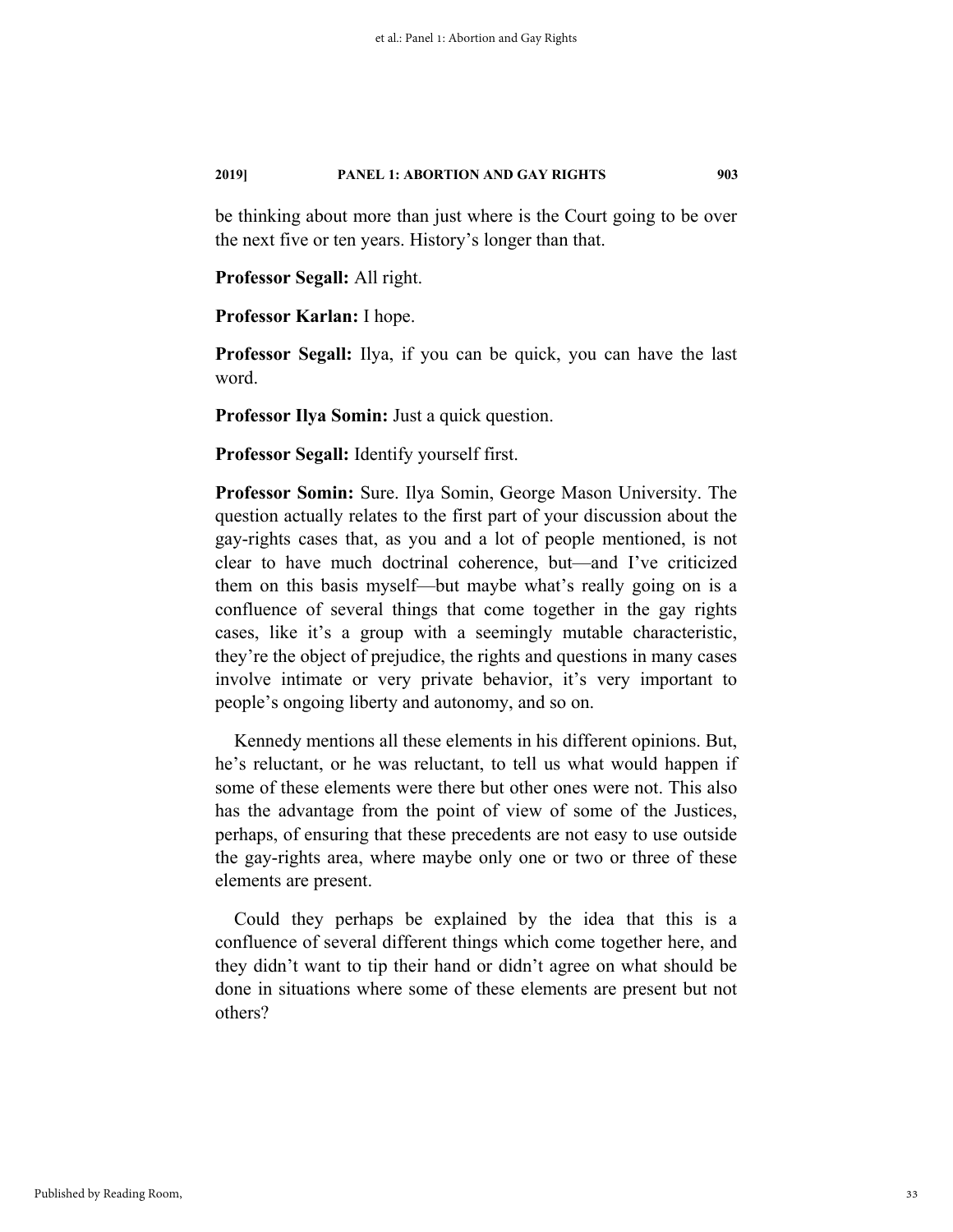**Professor Adler:** I was going to say it also could be a concern about, even within the gay rights area. I think *Masterpiece Cake Shop*, which we haven't talked about, illustrates this: A recognition that one consequence of putting things into clear, doctrinal boxes is that the implications for other cases become more clear, more determinant, and the hydraulic pressure for certain outcomes follows. So, if his concern is, this is a particular affront to equal dignity that has to be overturned, but I'm really not sure how questions relating to gay rights should play out in the anti-discrimination context, or in context where there might be issues with religious objection, or wherever else, not putting things in a doctrinal box makes it easier to reserve those questions.

I don't think it's just an issue of implications outside of the gay rights area. It's quite possible that it's a recognition that defining the doctrinal categories puts in motion a set of outcomes that it's quite possible Justice Kennedy wasn't sure what he thought the outcome in those other sorts of cases should be, and *Masterpiece Cake Shop* might reflect that, right? An ambivalence about precisely how to balance these competing concerns. You get the sense that Justice Kennedy, had he been on the Court, would've been happy to revisit that and may have had more firm conclusions five or ten years from now, but he wasn't ready to fully cast his lot now.

**Professor Segall:** We will talk about *Masterpiece Cake Shop* at lunch, but I have to leave it there. Mark, do you want the last word?

**Professor Tushnet:** Suppose you offered that analysis of *Obergefell* in your class, and then you said to a student, "Well, here. Let's consider a spousal-benefits case, where one of these elements is absent. What is the implication of *Obergefell* for this spousal-benefits case?" Your student says, "Beats me." Now, either that's an incredibly sophisticated student or a student who you were going to say, "You ought to think some more about what legal reasoning is." That's the anti-doctrinal critique of *Obergefell*, that doctrine is